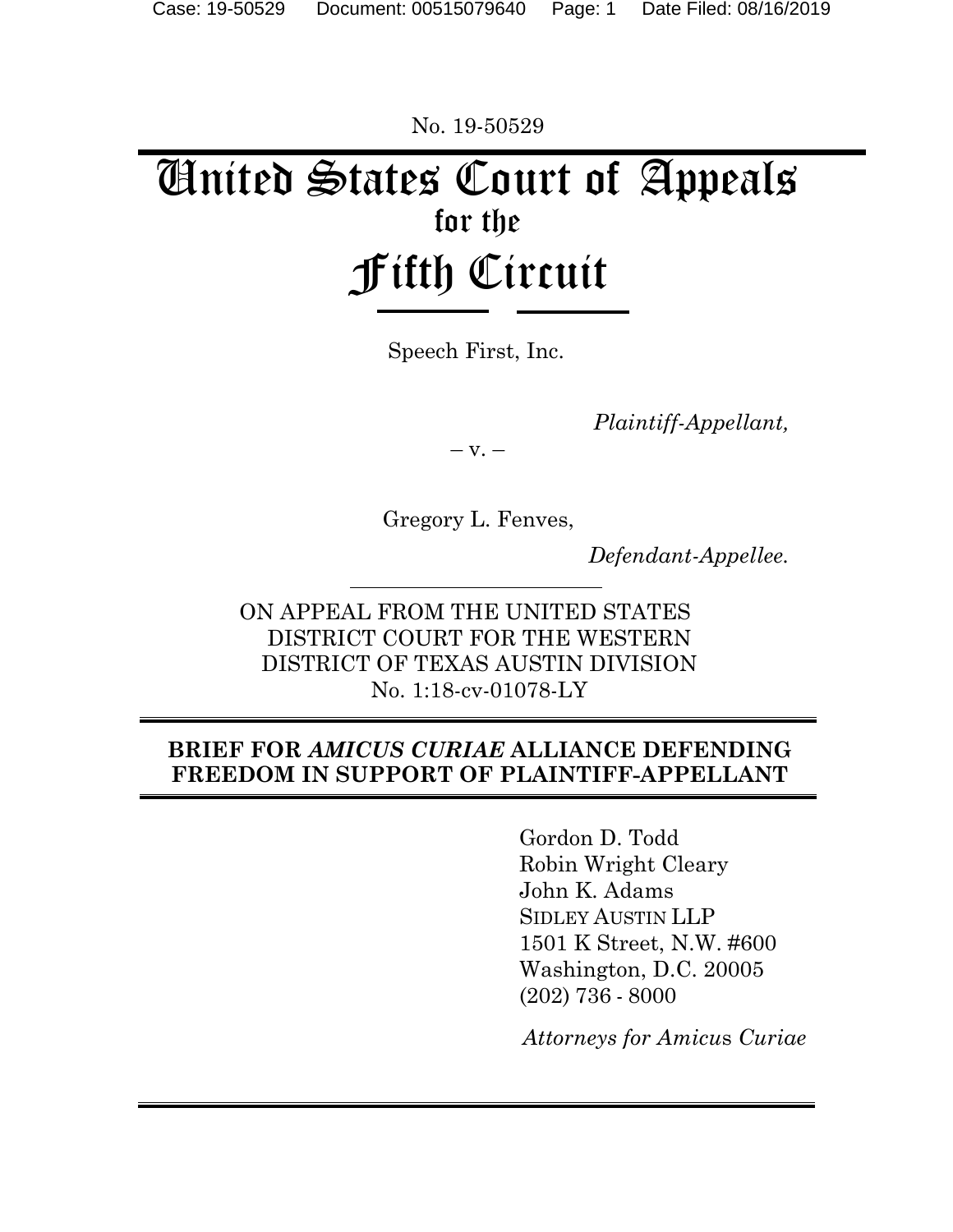### **CERTIFICATE OF INTERESTED PERSONS**

The undersigned counsel of record certifies that, in addition to the persons and entities listed in the appellant's Certified of Interested persons, the following listed persons and entities as described in Fifth Circuit Rule 28.2.1 have an interest in the outcome of this case. These representations are made in order that the judges of this court may evaluate possible disqualification or recusal.

## **Plaintiff – Appellant**

Speech First, Inc.

## **Attorneys for Plaintiff – Appellant**

Consovoy McCarthy PLLC

William S. Consovoy

Jeffrey M. Harris

Cameron T. Norris

## Jackson Walker LLP

Charles L. Babcock

Joel R. Glover

Adam W. Aston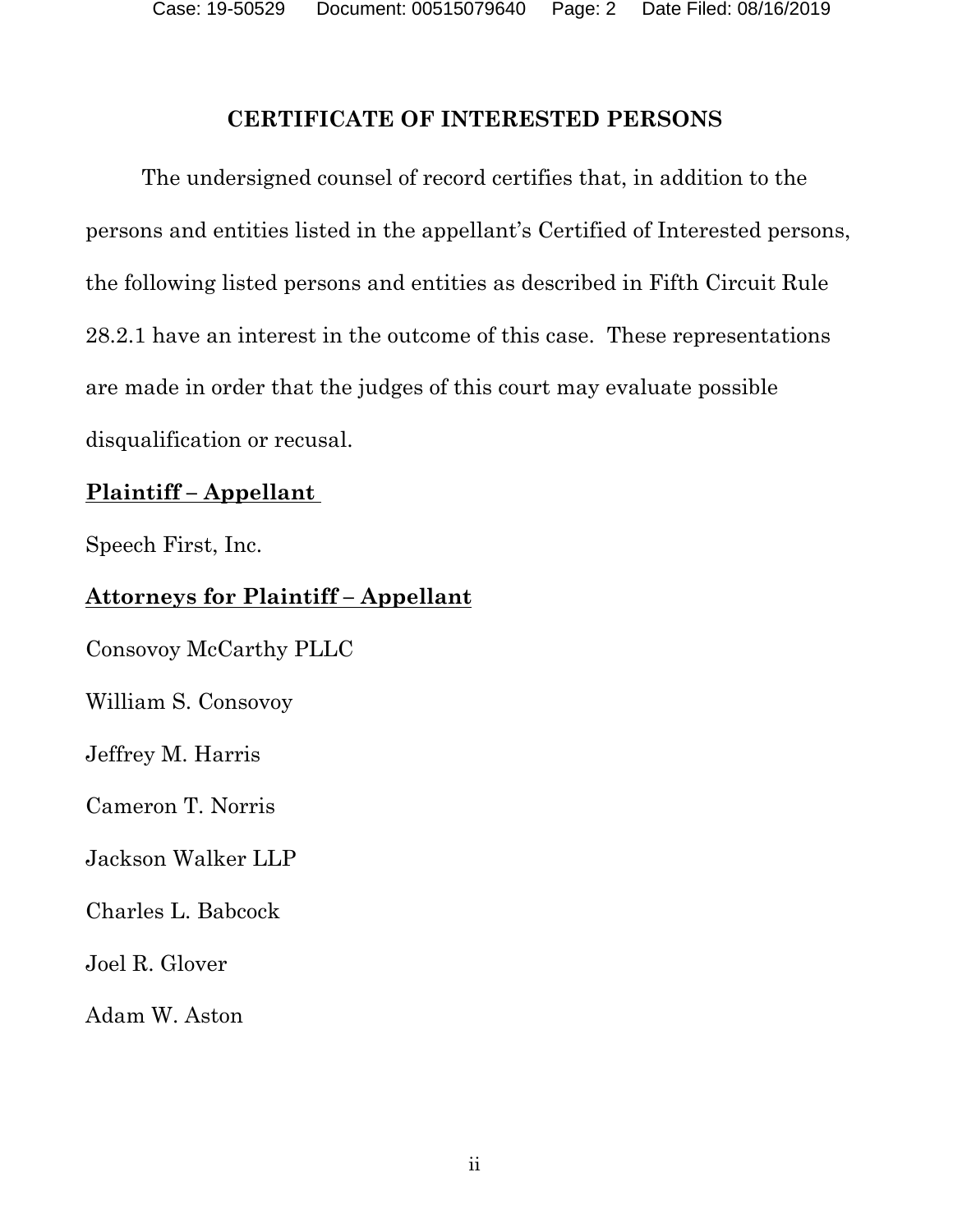## **Amicus Curiae**

Alliance Defending Freedom1

## **Attorneys for Amicus Curiae**

Sidley Austin LLP

Gordon D. Todd

Robin Wright Cleary

John K. Adams

Respectfully submitted,

SIDLEY AUSTIN LLP

/S/ Gordon Todd

Gordon D. Todd Robin Wright Cleary John K. Adams SIDLEY AUSTIN LLP 1501 K Street, N.W. #600 Washington, D.C. 20005 (202) 736 - 8000

*Attorneys for Amicu*s *Curiae*

<sup>1</sup> Alliance Defending Freedom has no parent corporation, and no corporation owns 10% or more of its stock.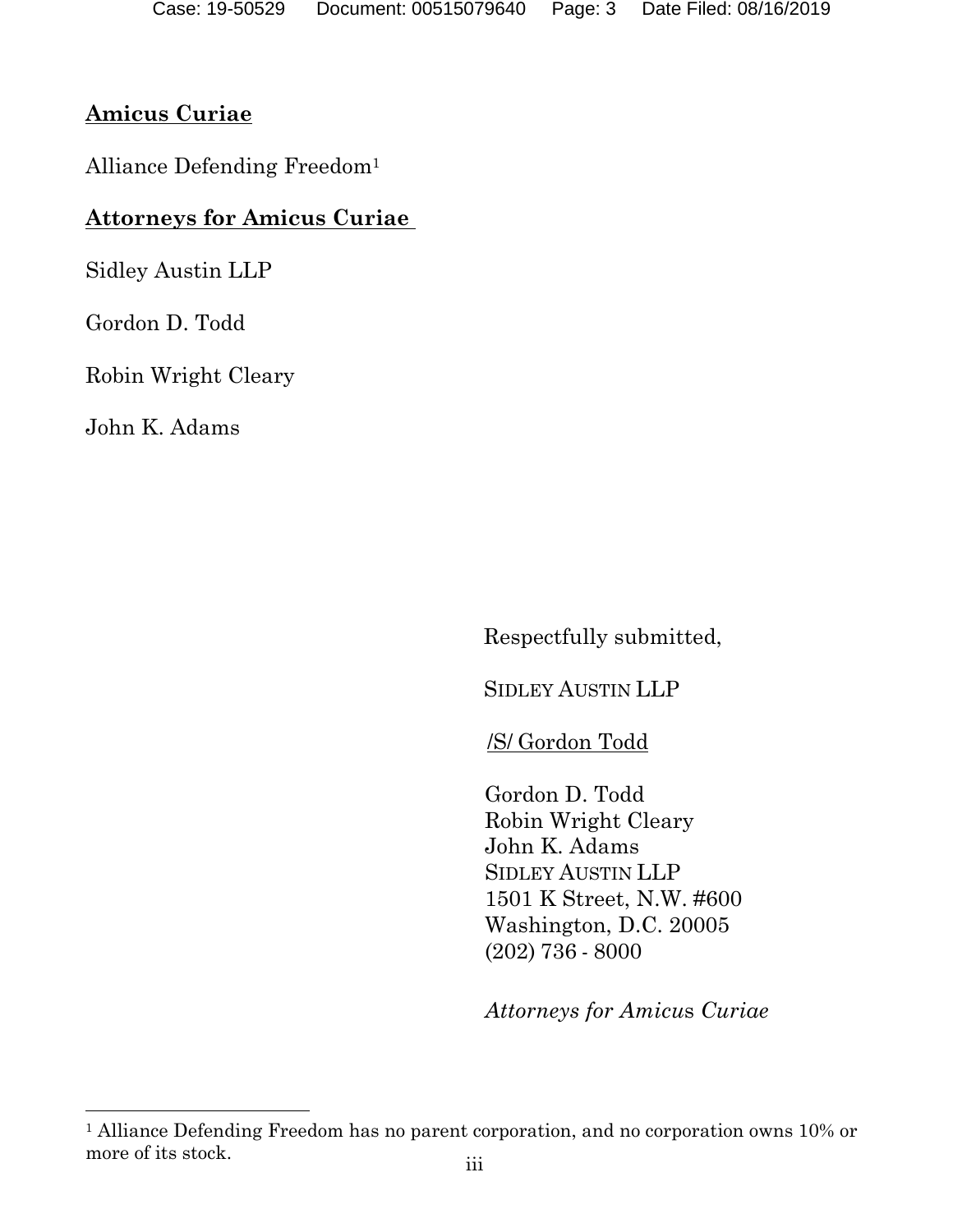## **TABLE OF CONTENTS**

| A. The right to speak anonymously is deeply embedded in the     |  |
|-----------------------------------------------------------------|--|
|                                                                 |  |
| 2. Compelled identification dilutes, distracts from, and        |  |
| 3. Anonymous speech protects against abuse, harassment,         |  |
|                                                                 |  |
| B. The District Court unfairly and improperly punished students |  |
|                                                                 |  |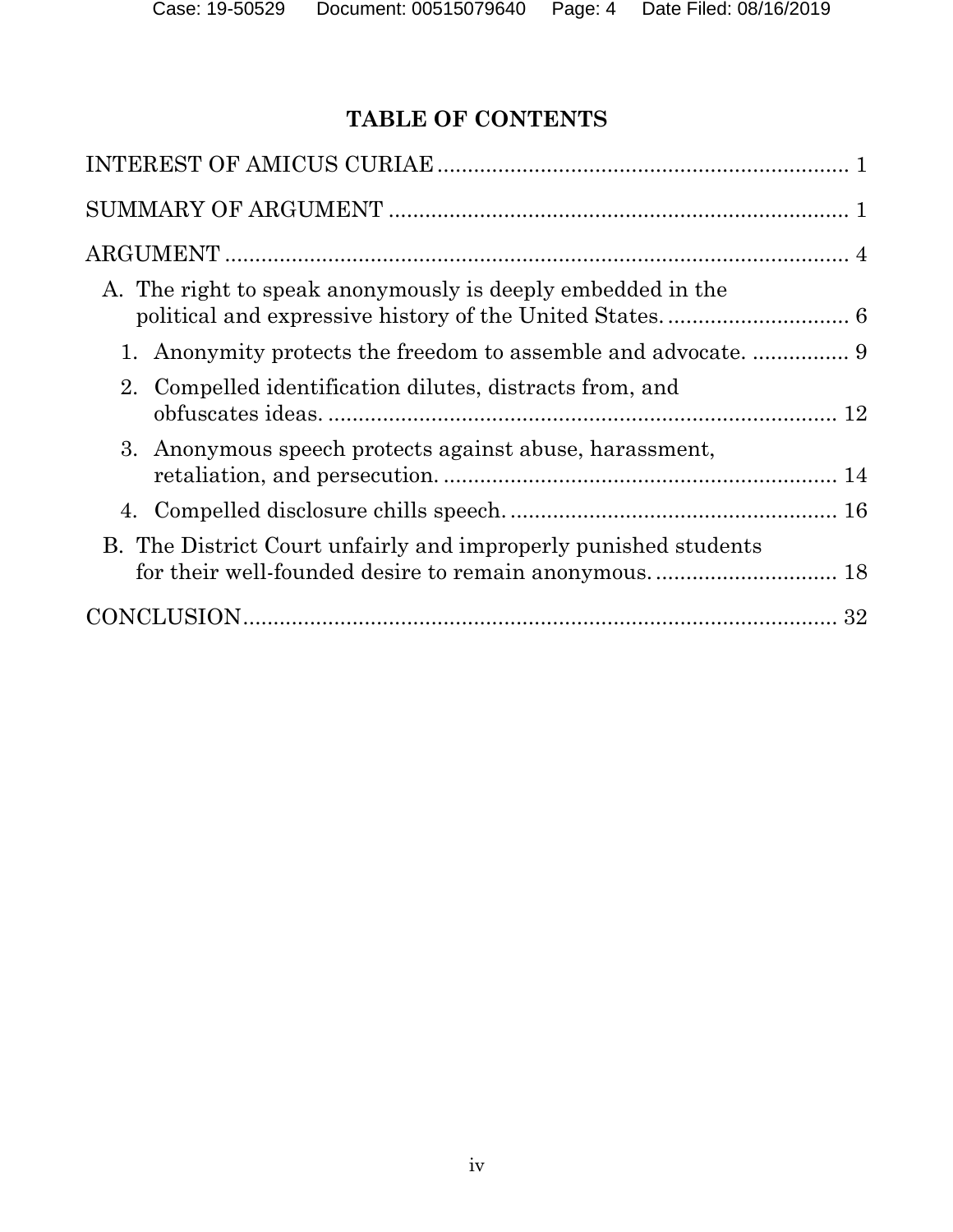# **TABLE OF AUTHORITIES**

| Cases                                                   | Page(s) |
|---------------------------------------------------------|---------|
| Barenblatt v. United States,                            |         |
| Bates v. City of Little Rock,                           |         |
| Brown v. Socialist Workers '74 Campaign Comm. (Ohio),   |         |
| Buckley v. American Constitutional Law Foundation,      |         |
| Buckley v. Valeo,                                       |         |
| Coll. Republicans at S.F. State Univ. v. Reed,          |         |
| DeGregory v. Attorney Gen. of N.H.,                     |         |
| Gibson v. Fla. Legislative Investigation Comm'n,        |         |
| Healy v. James,                                         |         |
| Keyishian v. Bd. of Regents of Univ. of N.Y.,           |         |
| Lovell v. City of Griffin, Ga.,                         |         |
| Masterpiece Cakeshop, Ltd. v. Colo. Civ. Rights Comm'n, |         |
| McIntyre v. Ohio Elections Comm'n,                      |         |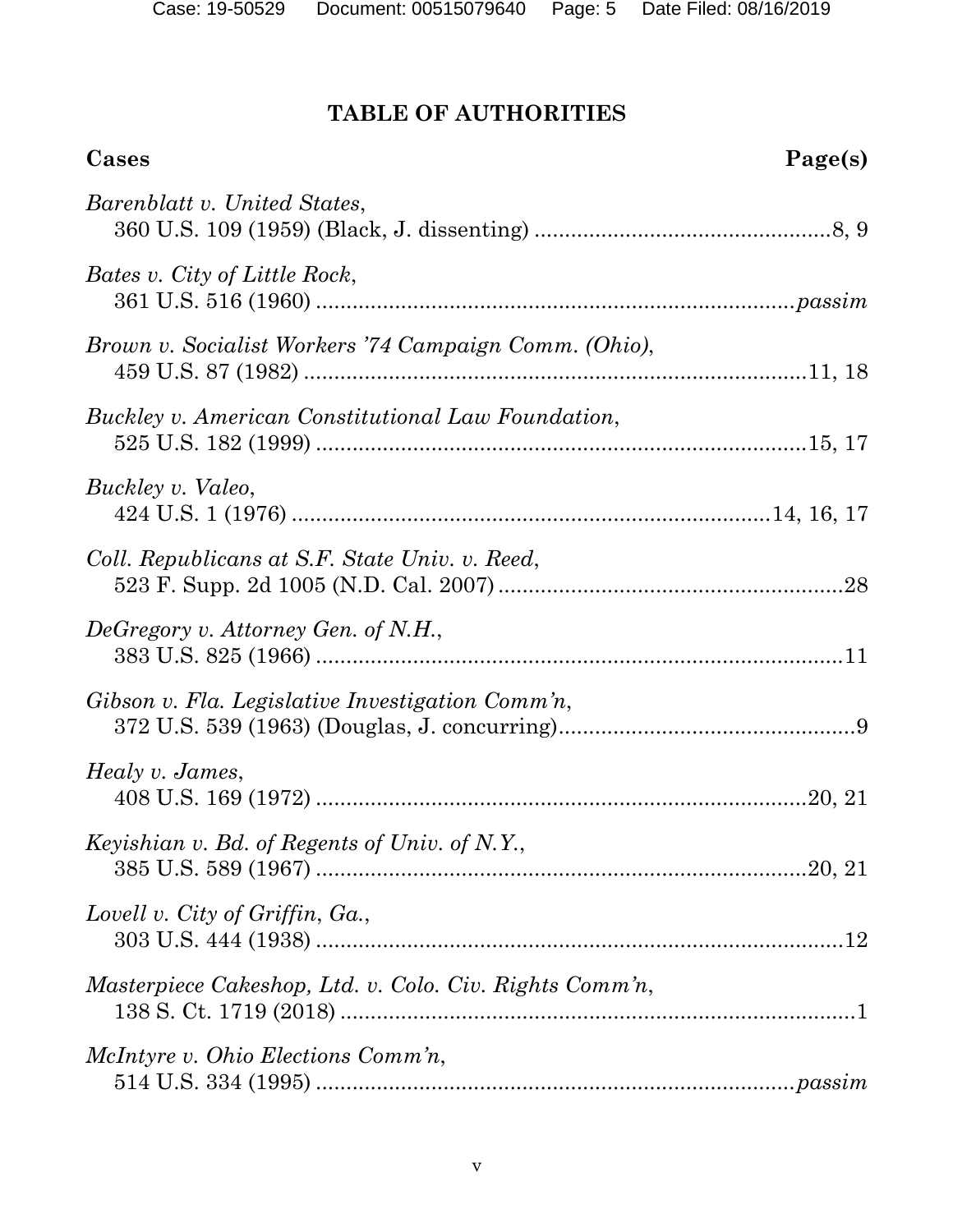| NAACP v. Alabama ex rel. Patterson,                                                                                                |     |
|------------------------------------------------------------------------------------------------------------------------------------|-----|
| Nat'l Inst. of Family & Life Advocates v. Becerra,                                                                                 |     |
| Rosenberger v. Rector & Visitors of the Univ. of Va.,                                                                              |     |
| Talley v. California,                                                                                                              |     |
| Univ. at Buffalo Students for Life v. Tripathi,                                                                                    |     |
| Watchtower Bible & Tract Soc'y of N.Y. v. Vill. of Stratton,                                                                       |     |
| <b>Other Authorities</b>                                                                                                           |     |
| Allison Stanger, Understanding the Angry Mob at Middlebury<br><i>That Gave Me a Concussion, THE NY TIMES (Mar. 13, 2017)27, 28</i> |     |
|                                                                                                                                    |     |
| The Anti-Federalist Papers and the Constitutional Convention                                                                       |     |
| Austin Autonomedia, #IdentifyEvropa: Neo-Nazi Student at UT<br>Austin, https://austinautonomedia.noblogs.org/identifyevropa-       |     |
| Austin Autonomedia, Research & Destroy,<br>https://austinautonomedia.noblogs.org/category/rd/ (last visited                        |     |
| Catherine Rampell, A Chilling Study Shows How Hostile College<br><i>Students are Toward Free Speech, WASHINGTON POST (Sep. 18,</i> | .25 |
| Clinton Rossiter, Seedtime of the Republic: the Origin of the                                                                      |     |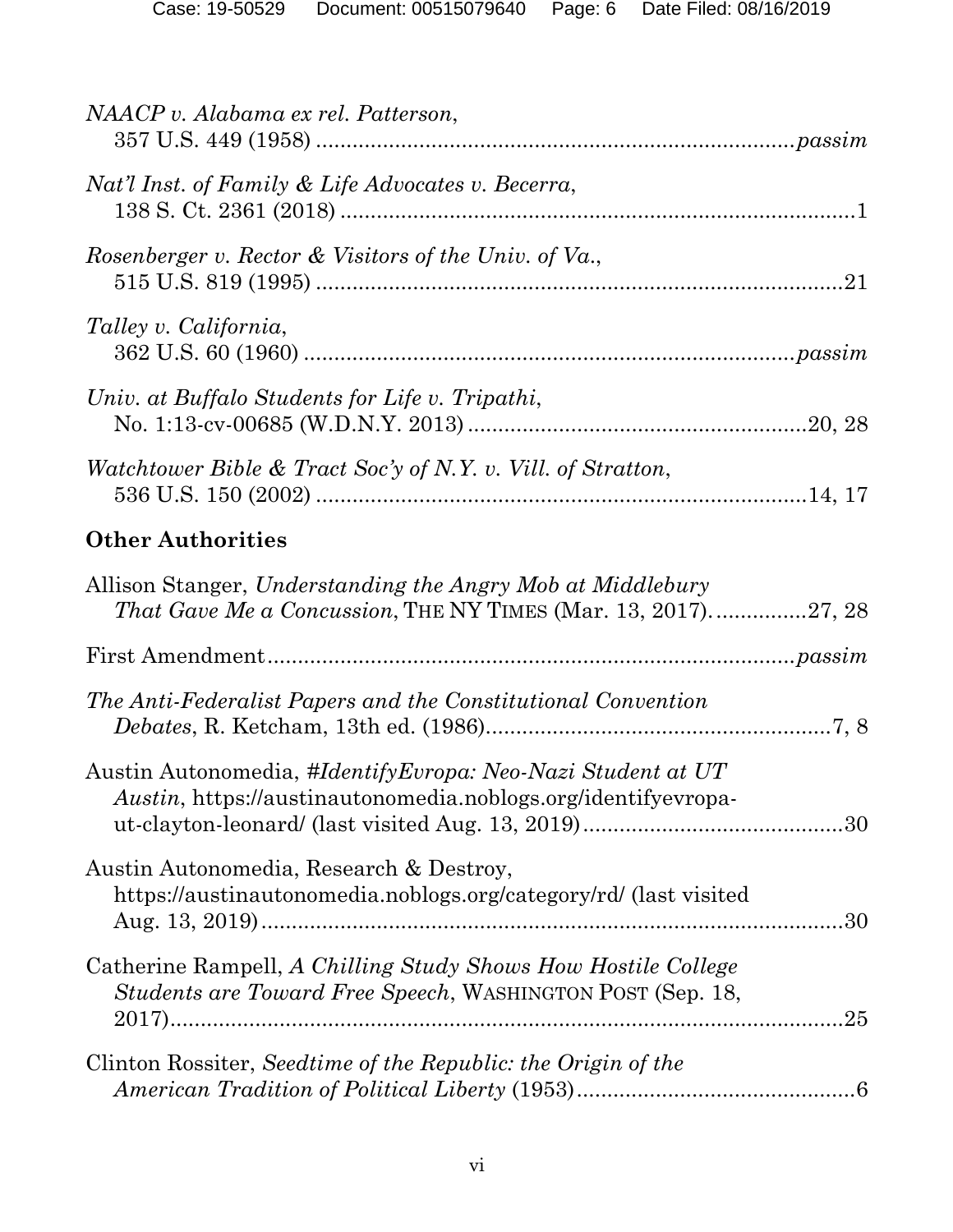| Fresno State Professor to Pay \$17K and Undergo Training After                                                                                                                                                                                          |         |
|---------------------------------------------------------------------------------------------------------------------------------------------------------------------------------------------------------------------------------------------------------|---------|
|                                                                                                                                                                                                                                                         |         |
|                                                                                                                                                                                                                                                         |         |
| Jessica Chasmar, Milo Yiannopoulos Banned From DePaul<br>University for Creating "Hostile Environment" During May                                                                                                                                       |         |
| John Trenchard & Thomas Gordon, <i>Essays on Liberty</i> , <i>Civil and</i><br><i>Religious, and Other Important Subjects, R. Hamonwy ed.</i>                                                                                                           |         |
| Josh Meyer, FBI, Homeland Security Warn of More "ANTIFA"                                                                                                                                                                                                | .29     |
| Julie Wilson, Anti-abortion Group Member at UNC Attacked; 2                                                                                                                                                                                             | 26      |
| Katie Mettler, <i>Police Have Arrested the Man They Say Punched a</i><br>Conservative Activist at UC Berkeley, WASHINGTON POST (Mar.                                                                                                                    | .25     |
| Knight Foundation, Free Expression on Campus: What College<br>Students Think About First Amendment Issues (Mar. 11, 2018),<br>https://www.knightfoundation.org/reports/free-expression-on-<br>campus-what-college-students-think-about-first-amendment- |         |
| Madison Park, Ben Shapiro Spoke at Berkeley as Protesters                                                                                                                                                                                               |         |
| McLaughlin & Assoc., <i>National Undergraduate Study</i> (Oct. 26,<br>2015), https://www.dropbox.com/s/sfmpoeytvqc3cl2/NATL%                                                                                                                            | .23     |
| Melanie Torre, UT Student Rally for Kavanaugh Erupts into                                                                                                                                                                                               | $.25\,$ |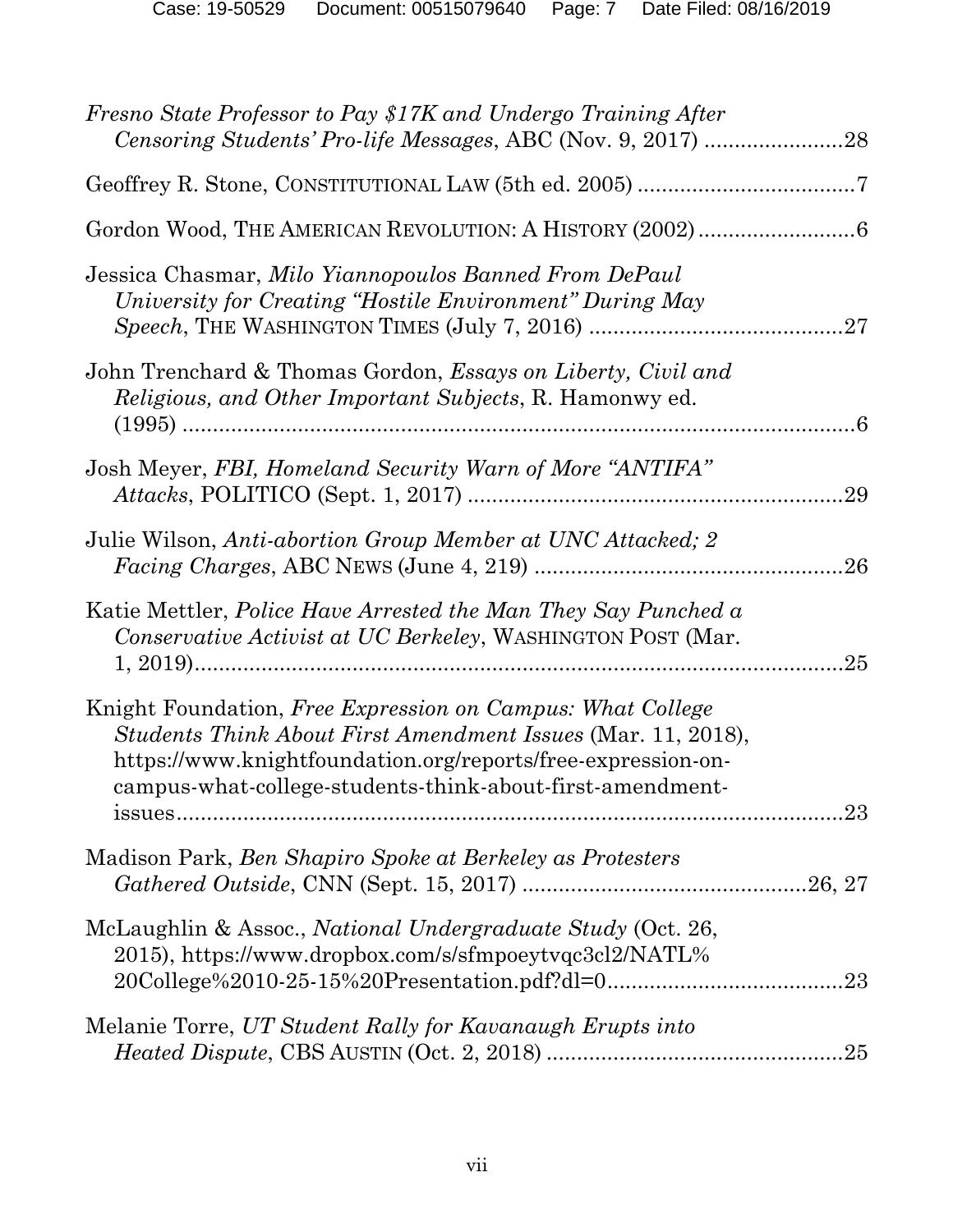| Mike Ciandella, Antifa Student Group Threatens To Dox Any      |     |
|----------------------------------------------------------------|-----|
| Students At UT Austin Who Join Conservative Clubs, THE         |     |
|                                                                | .29 |
| Natalie Johnson, Campus Protesters Try to Silence Conservative |     |
| Speaker, Demand College President's Resignation, DAILY         |     |
|                                                                | .26 |
| Sinclair Broadcast Group, <i>Incoming University of Texas</i>  |     |
| Conservative Students Threatened With Getting Doxed, ABC       |     |
|                                                                | 29  |
| Student Charged Over Protest at Anti-Transgender Speech, U.S.  |     |
|                                                                |     |
|                                                                |     |
| Toni Airaksinen, More than 30 UT Students Doxxed for Crime of  |     |
|                                                                |     |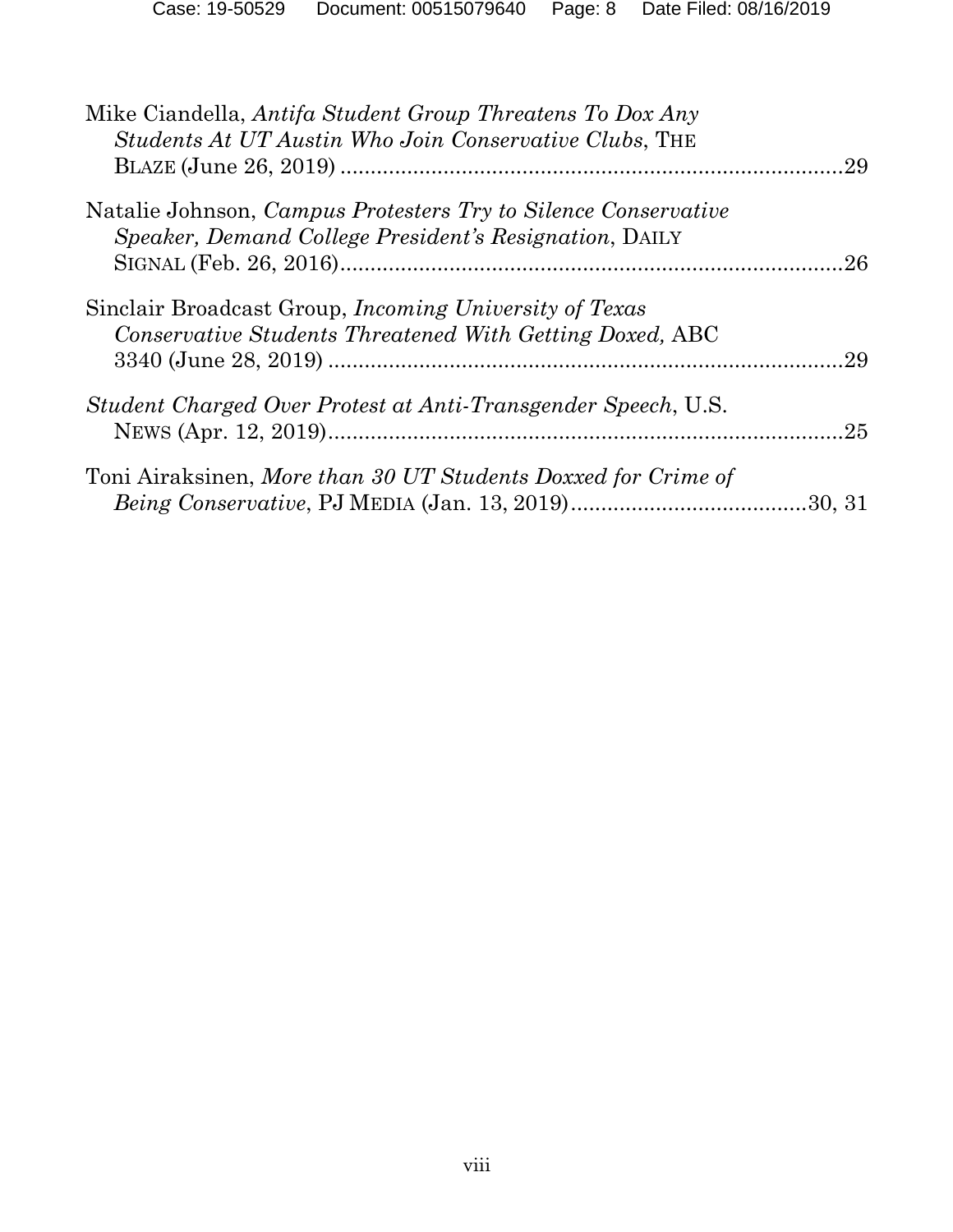#### **INTEREST OF AMICUS CURIAE**

Alliance Defending Freedom is a nonprofit, public-interest legal organization that protects First Amendment freedoms. Since its founding in 1994, ADF has played a key role in numerous cases before the United States Supreme Court—most recently, in *National Institute of Family & Life Advocates v. Becerra*, 138 S. Ct. 2361 (2018), and *Masterpiece Cakeshop, Ltd. v. Colorado Civil Rights Commission*, 138 S. Ct. 1719 (2018)—as well as in hundreds of other cases in state and federal courts.

#### **SUMMARY OF ARGUMENT**

The right to speak anonymously is as engrained in the fabric of our nation as the Constitution itself. Indeed, from the earliest days of the Republic and before, some of our most seminal tracts and formative writings were anonymous. The *Federalist Papers* are not the Madison, Hamilton, and Jay papers. Thomas Paine did not sign *Common Sense*. And any first-year law student can explain that a state may not compel a private organization such as the NAACP to disclose its membership where doing so would expose members to ridicule, harassment, and possibly physical violence. Some speech simply would not happen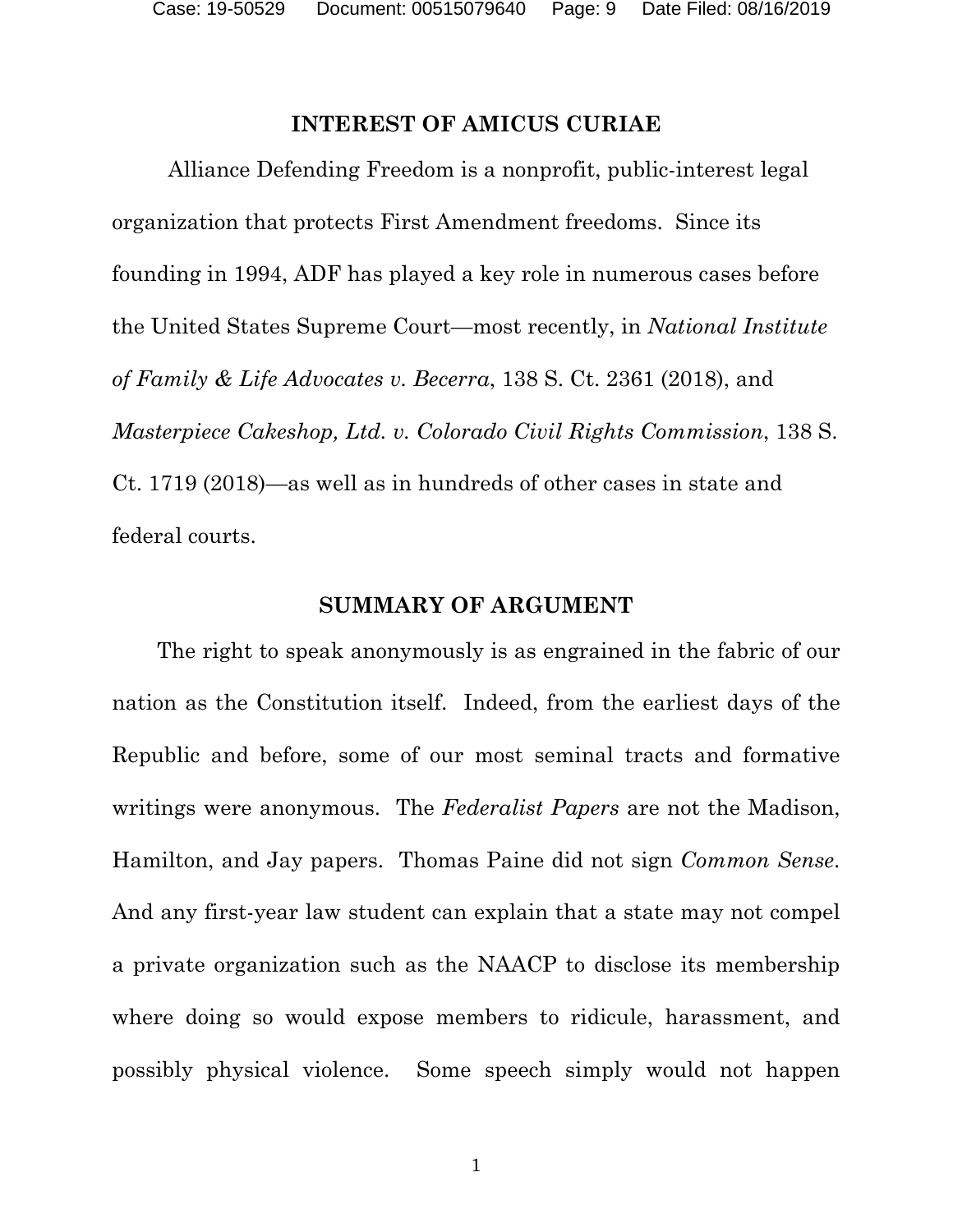without the benefit of anonymity.

Speakers may wish to remain anonymous for any number of reasons. Some may prefer to participate in the marketplace of ideas through their freedom of association, preferring the anonymity that comes from participation in the body politic through a group. Others may feel that their overt involvement may detract from the message. And some, sadly, may fear for their safety and wellbeing. In this era of hypercommunications, in which privacy grows increasingly elusive, the ability of the majority to demand orthodoxy and to police adherence to it through "shaming," "deplatforming," "doxxing," and so forth is ever pernicious.

Now more than ever, a speaker wishing to share provocative or unorthodox views may seek to do so anonymously. And courts have repeatedly recognized the right to anonymity in cases ranging from anonymity of citizen-advocates, to whistleblowers, to dissidents, to civil rights advocates, to secret balloting, to literary authors, and to journalists.

Plaintiff's student members desire to communicate ideas that may be provocative, challenging, and possibly offensive to some (but not to others). They do not necessarily seek to do so anonymously, but they do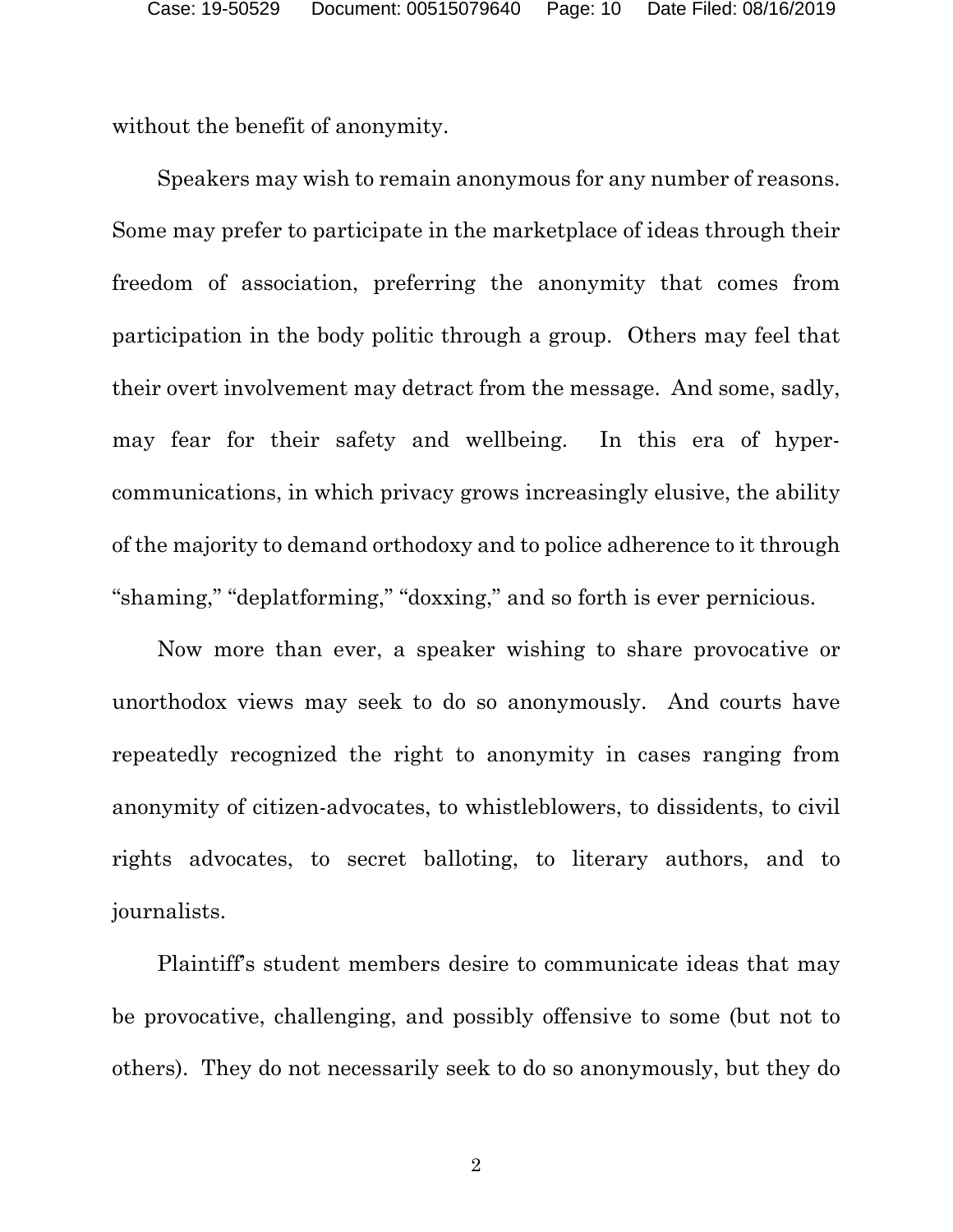seek to do so without the fear of a government-established mechanism that threatens to permit public inquiry into whether their ideas are orthodox or bias. The District Court recognized the students' ability to litigate anonymously through an association. After all, the right to anonymity, for Article III standing purposes or for any reason, is deeply rooted in American history and tradition, and for good cause—anonymity is often a "shield from the tyranny of the majority." *McIntyre v. Ohio Elections Comm'n*, 514 U.S. 334, 357 (1995). Yet, the District Court then punished the students' preference by allowing their anonymity to weigh strongly in the balance against Plaintiff's standing. In short, the court punished them for not publicly signing their names to the ideas they seek to share less publicly. That is not the law.

The students' fear of reprisal and retaliation is very real. College campuses should be the ideal place for sharing provocative ideas. But the climate on many campuses now, including the University of Texas, is increasingly hostile to non-conforming speech.

Alliance Defending Freedom seeks to assist this Court in making an informed and principled decision about the students' right to remain anonymous as they vindicate their constitutional rights.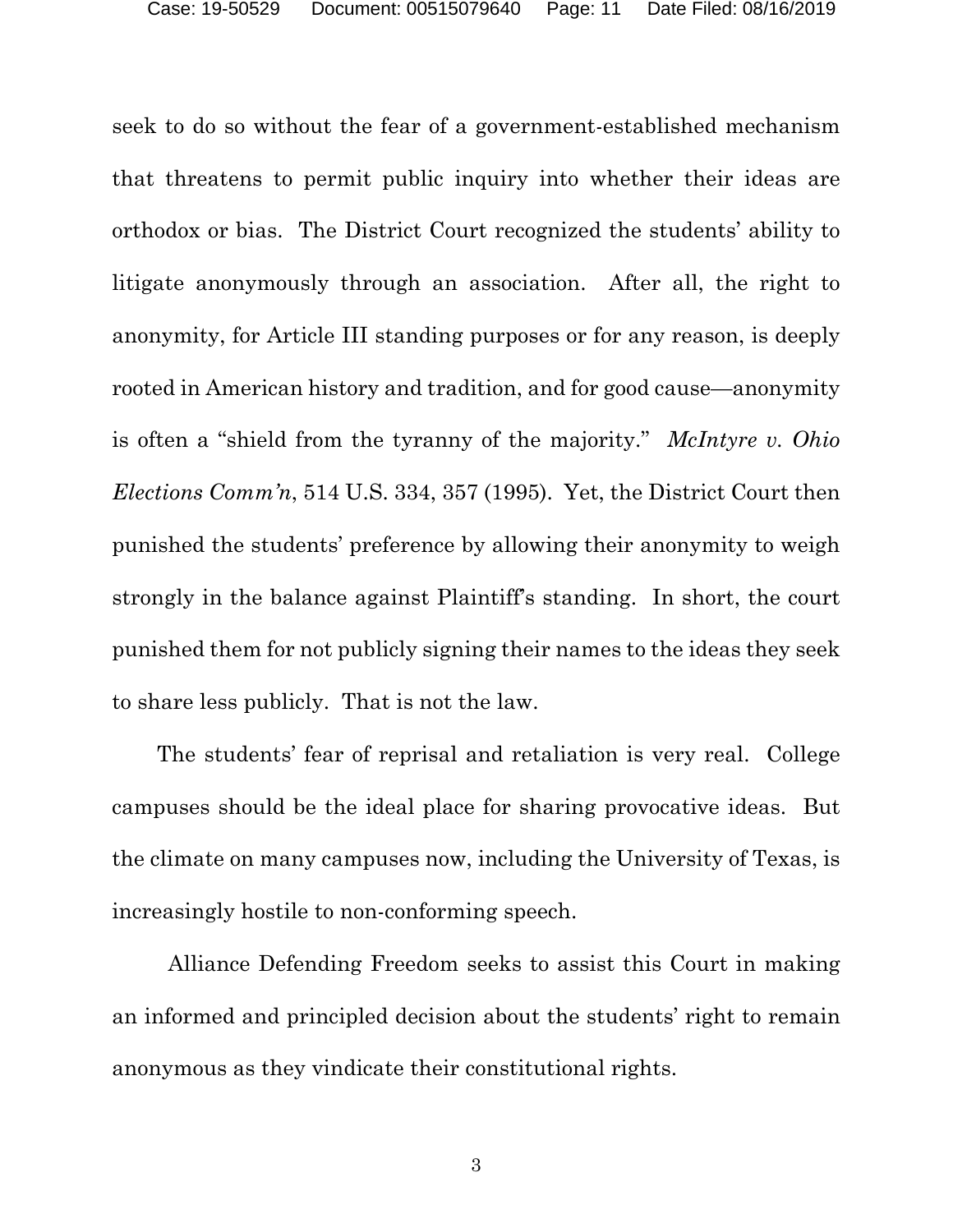#### **ARGUMENT**

The ability to speak anonymously is essential to the freedom of expression itself. Where honest expression of opinion incurs threats or punishment, however, the freedom to speak is degraded. This is especially true where government establishes vague speech codes and erects inquisitorial processes to investigate publicly what opinion is acceptable and what is bias based on its viewpoint.

The history of the United States is replete with examples of brave men and women who challenged prevailing orthodoxies. From the Revolution, to the Alien & Sedition Acts, to Abolition, to the Civil War, to the organized labor movement, to the Red Scare, to the civil rights era, progress was driven by the earnest expression of minority, unpopular, but ultimately successful viewpoints. Yet that expression often came at a tragic cost, and our history is equally replete with examples of threats and violence thrust on those speaking unpopular ideas.

The First Amendment does not require speakers to become martyrs. Small wonder then that from publishing pamphlets in opposition to the English Crown, to the *Federalist Papers*, and down to the modern day, provocative speakers have often sought to remain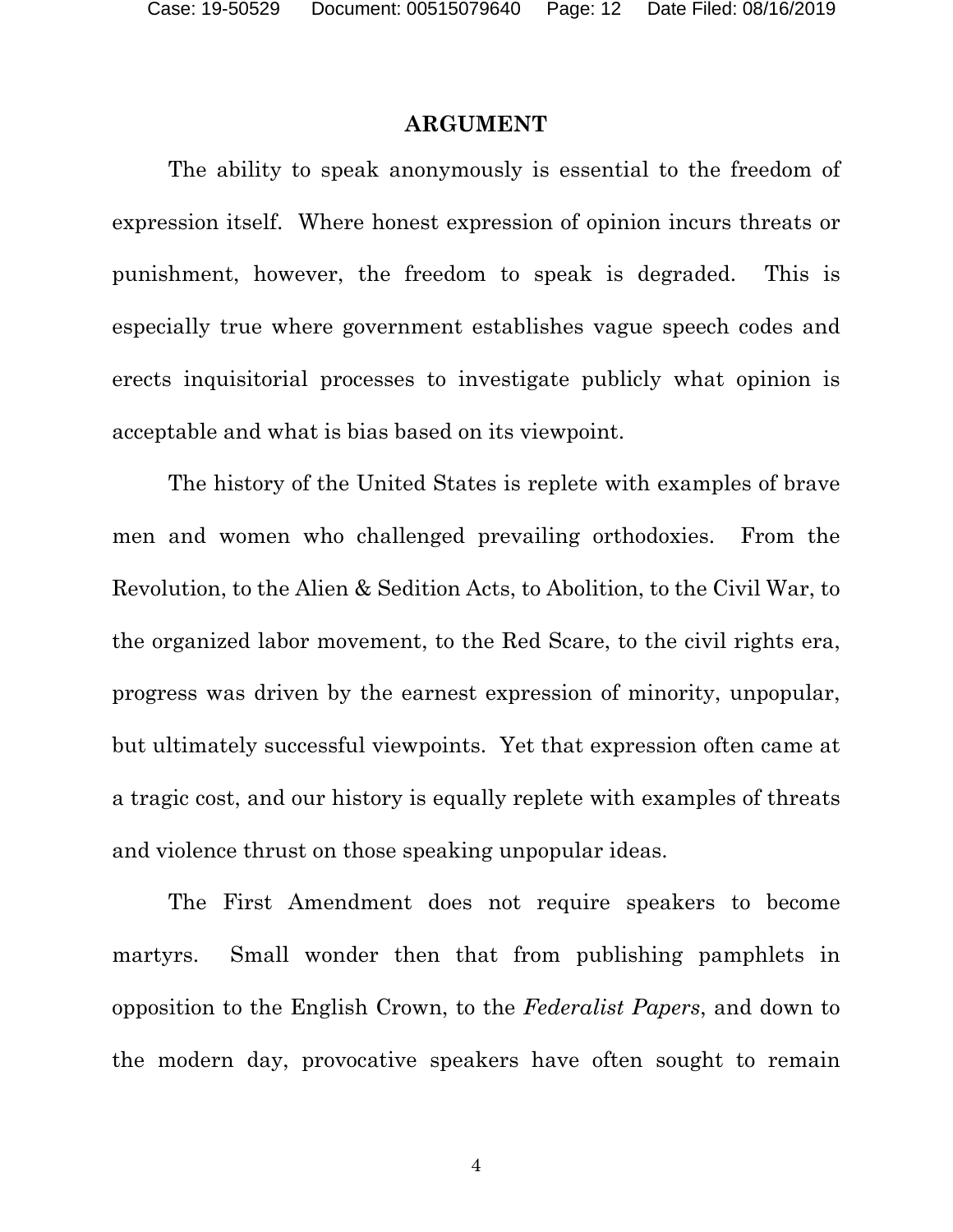anonymous. Anonymity allows the expression of challenging ideas unchilled by the threat of personal risk. And, anonymous speech allows the content of the speech, rather than the character of the speaker, to be the focus of public debate. Both the University and the District Court are offending this time-honored right in a new context—unfairly attacking and punishing the students for their constitutional right to remain anonymous. The University objected to the students' desire to remain anonymous and, while rightly overruling this objection, the District Court found that the students' anonymity contributed to Plaintiff's lack of standing.

Plaintiff here seeks to vindicate its members' ability to speak without the fear of government compulsion or publicity, and to vindicate students' ability to participate in the marketplace of ideas through assembly. Plaintiff challenges chilling speech codes and associated enforcement mechanisms so that its members may themselves speak on campus, sharing potentially provocative ideas, but without a check other than the vigorous exchange of ideas—as a college campus should be. For all the reasons below, Plaintiff should be allowed to press forward with its suit.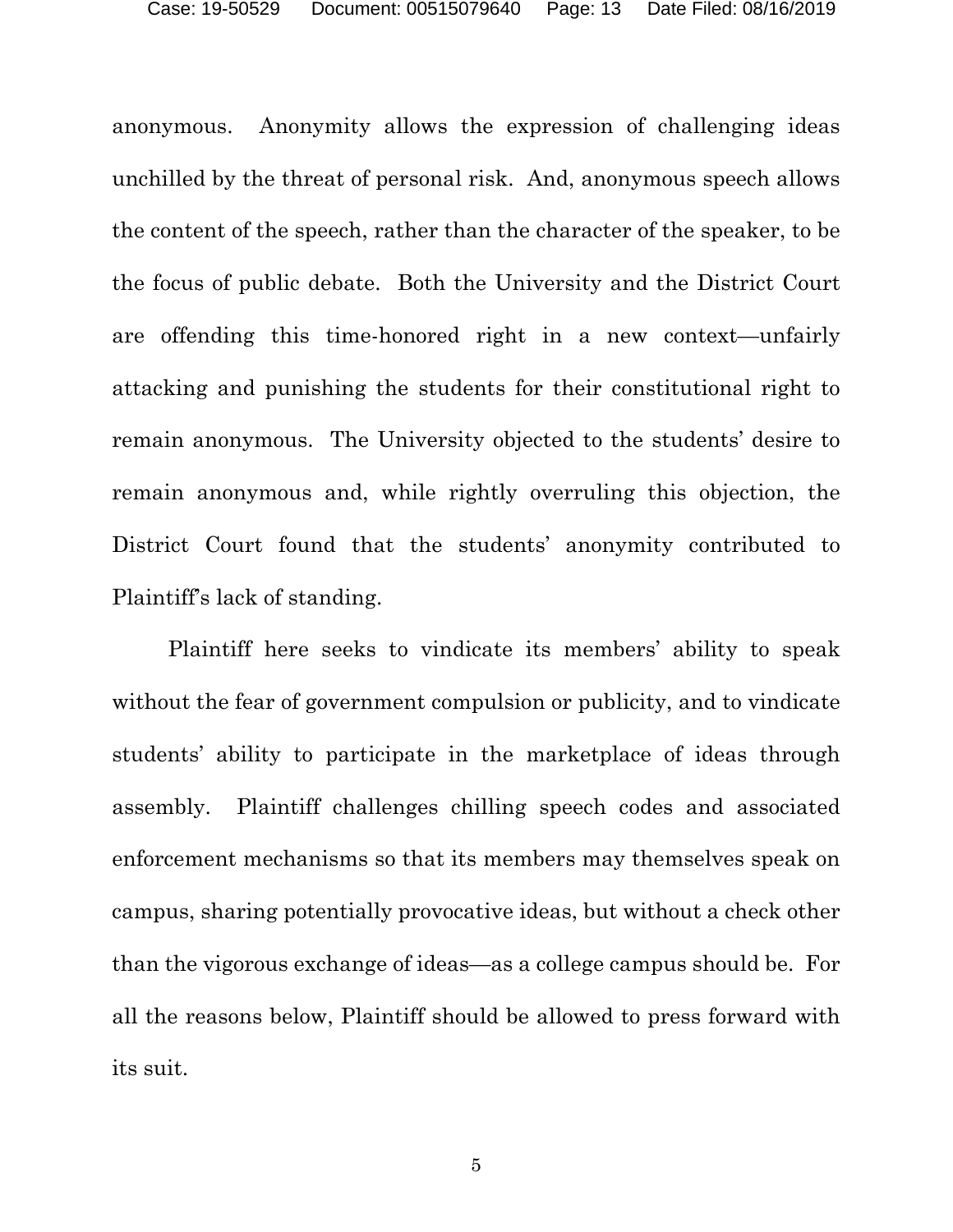## **A. The right to speak anonymously is deeply embedded in the political and expressive history of the United States.**

Anonymous speech has long been a part of social and political discourse. In the 1720s, John Trenchard and Thomas Gordon published a series of 144 essays challenging corruption and immorality in the British political system under the pseudonym "Cato." John Trenchard & Thomas Gordon, *Essays on Liberty, Civil and Religious, and Other Important Subjects*, R. Hamowy ed. (1995). The collected and republished *Cato's Letters* were widely influential in the American Colonies in the 1750s onward. Clinton Rossiter, *Seedtime of the Republic: the Origin of the American Tradition of Political Liberty* (1953). Following in their footsteps, author Thomas Paine and publisher Benjamin Rush marshalled moral and intellectual support for independence anonymously in *Common Sense*, "the most incendiary and popular pamphlet of the entire Revolutionary era." Gordon Wood, THE AMERICAN REVOLUTION: A HISTORY (2002), P. 55.

Their desire for anonymity was understandable. "Before the Revolutionary War," the Supreme Court has observed, "colonial patriots frequently had to conceal their authorship or distribution of literature that easily could have brought down on them prosecutions by English-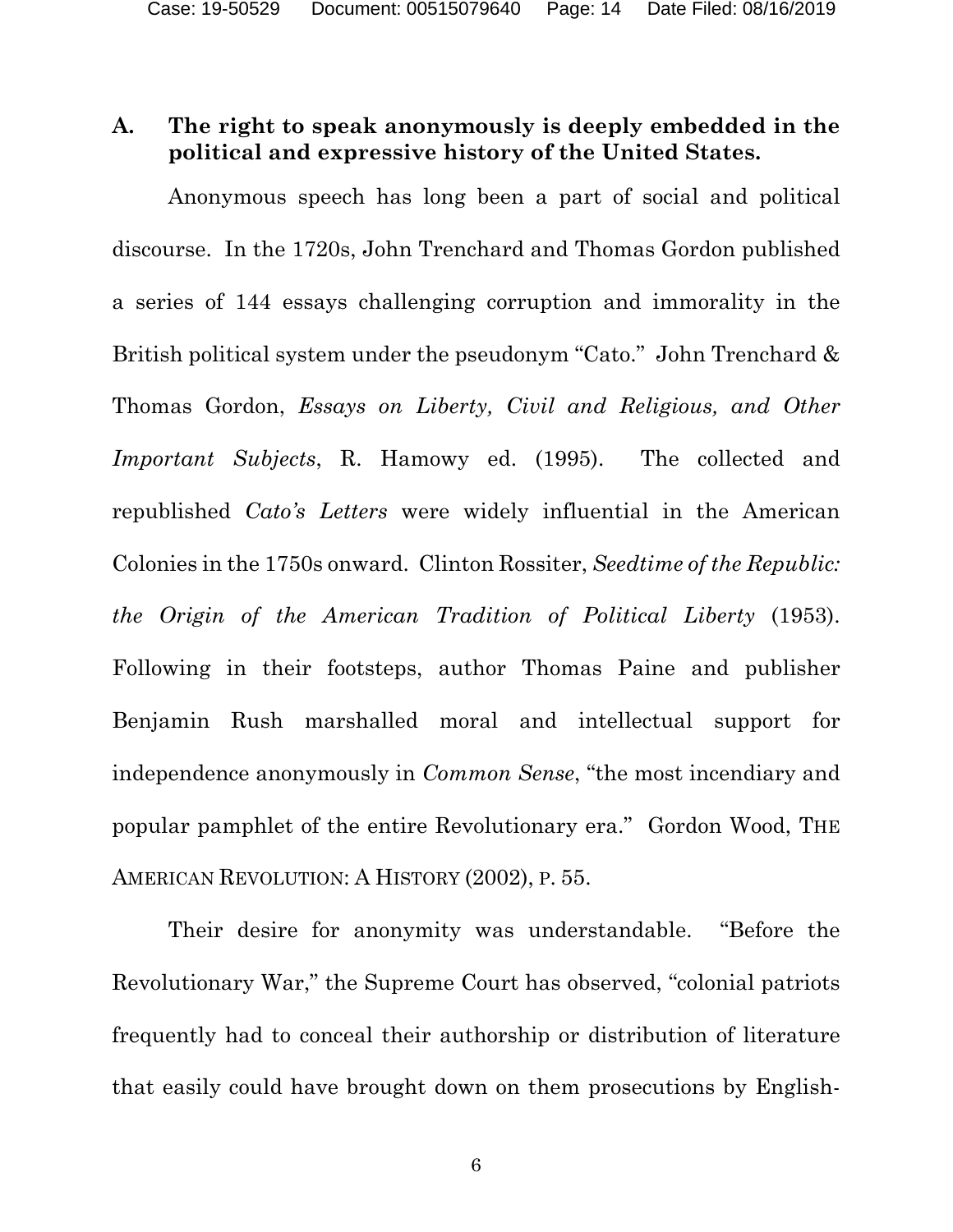controlled courts." *Talley v. California*, 362 U.S. 60, 64–65 (1960). Indeed, anonymous pamphlets and leaflets have long been deployed as "weapons in the defense of liberty." *Id.*; *see also* Geoffrey R. Stone, CONSTITUTIONAL LAW 1049–53 (5th ed. 2005) (noting that the framers adopted the First Amendment in part in reaction to England's licensing laws, which were "intended to stifle criticism of the government by requiring authors to identify themselves in their publications").

Subsequent post-revolutionary debate over what form the new government should take was *defined* by its anonymous contributors. Alexander Hamilton, James Madison, and John Jay argued in favor of the federal Constitution under the pseudonym "Publius." *The Anti-Federalist Papers and the Constitutional Convention Debates*, R. Ketcham, 13th ed. (1986). The three men adopted this common *nom de plume* to remove their own individual names and public personages from the debate and instead to present readers with "a comprehensive, singleminded advocacy of the Constitution." *Id*.

 The "antifederalist" position was in turn championed by "John DeWitt" (identity unknown), "Centinel" (believed to have been Samuel Bryan and Eleazer Oswald), a different "Cato" (rumored to have been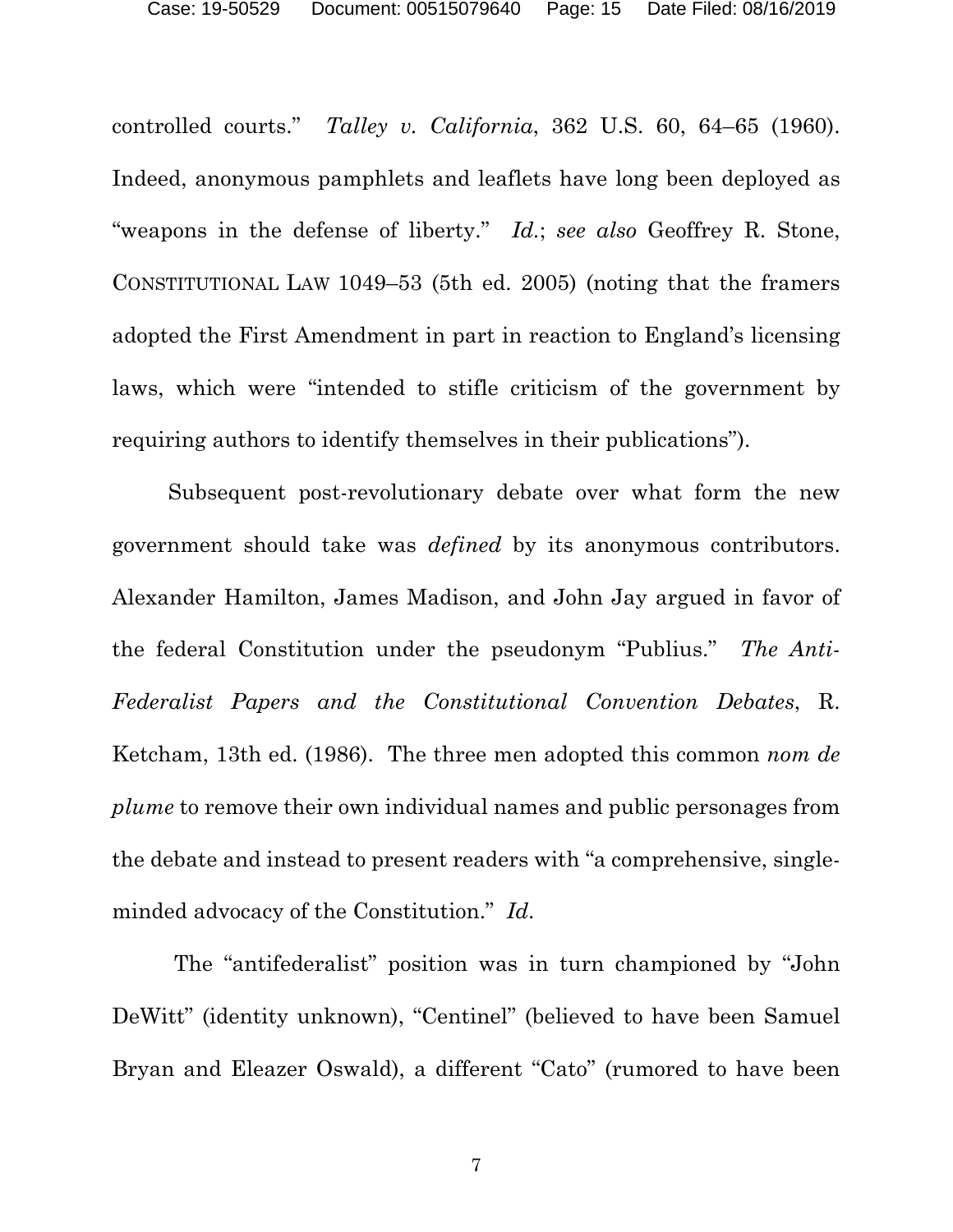George Clinton), "Brutus" (believed to have been Robert Yates), and "the Federal Farmer" (believed to have been Melancton Smith). *Id.* 16–20. These anonymous writings focused ensuing discussion on the ideas expounded, not their authors' circumstances.

Motivations for anonymity are not always so high-minded. As Justice Black observed, "[h]istory should teach us then, that in times of high emotional excitement minority parties, and groups which advocate extremely unpopular social or governmental innovations will always be typed as criminal gangs and attempts will always be made to drive them out." *Barenblatt v. United States*, 360 U.S. 109, 150-51 (1959) (Black, J. dissenting). As he illustrated:

> Today we deal with Communists or suspected Communists. In 1920, instead, the New York Assembly suspended duly elected legislators on the ground that, being Socialists, they were disloyal to the country's principles. In the 1830's the Masons were hunted as outlaws and subversives, and abolitionists were considered revolutionaries of the most dangerous kind in both North and South. Earlier still, at the time of the universally unlamented alien and sedition laws, Thomas Jefferson's party was attacked and its members were derisively called 'Jacobins.' Fisher Ames described: the party as a 'French faction' guilty of 'subversion' and 'officered, regimented and formed to subordination.' Its members, he claimed, intended to 'take arms against the laws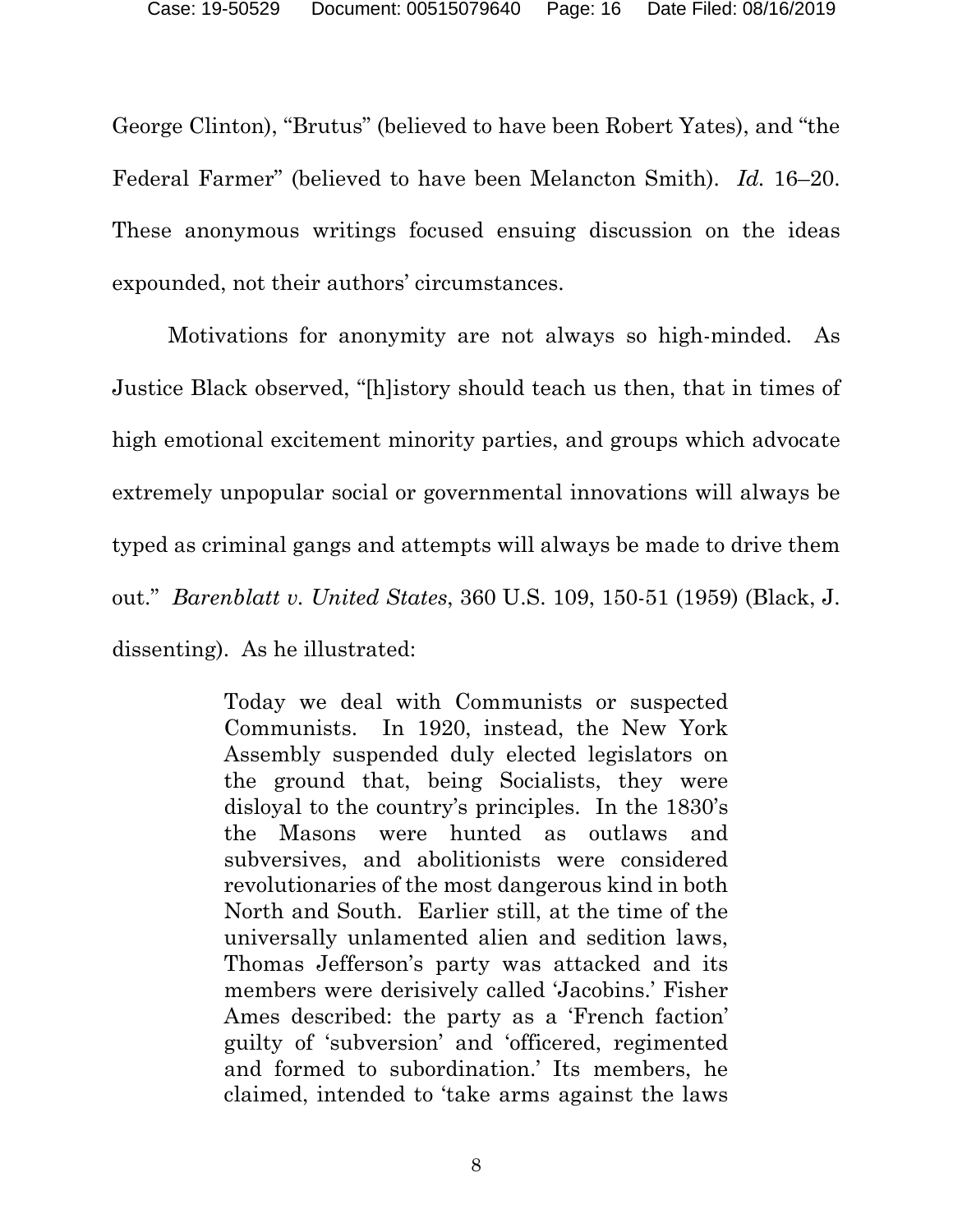as soon as they dare.'

*Id.*; *accord Gibson v. Fla. Legislative Investigation Comm'n*, 372 U.S. 539, 571 (1963) (Douglas, J. concurring).

In such circumstances, anonymity may be necessary to preserve the ability to speak, if not also to preserve reputation and welfare. Where a would-be speaker remains silent out of a well-founded fear of government-facilitated scrutiny, shaming, or retaliation, the First Amendment has something to say.

Accordingly, the Supreme Court has long recognized the value of anonymous speech in a range of contexts. The ability to remain anonymous undergirds the right to assemble through freedom of association. Or, a speaker may prefer to remain anonymous to allow the debate to focus on ideas rather than speakers' identities. Third, a speaker may wish to remain anonymous out of a well-founded fear of social, political, or physical retribution. In the final analysis, compelled disclosure of speech will necessarily chill, if not quash, that speech, at a cost to the marketplace of ideas.

## **1. Anonymity protects the freedom to assemble and advocate.**

Anonymous speech is not some form of lesser, second-order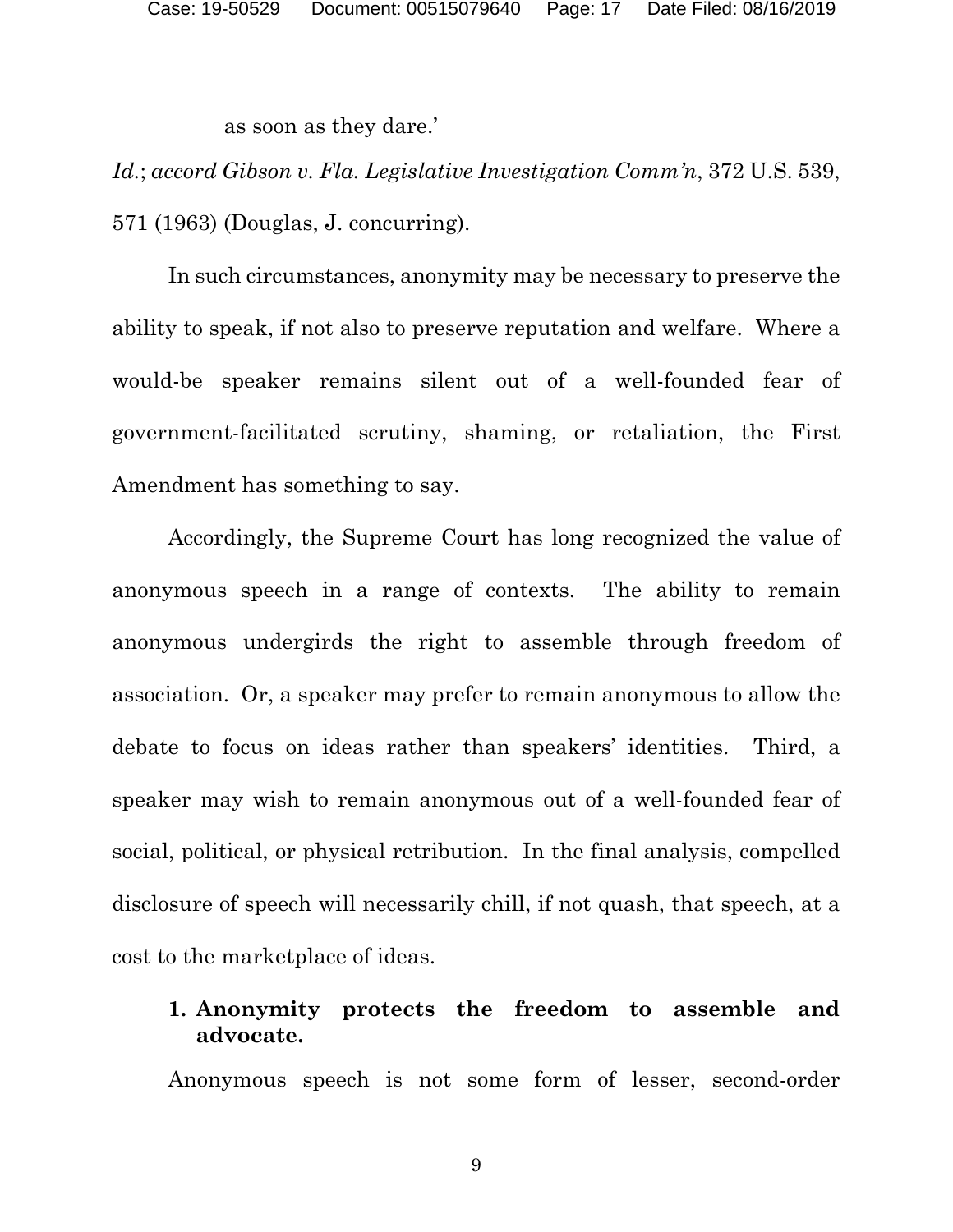expression that may be casually disregarded or suppressed. Rather, the right to speak anonymously is indispensable to the protection of individual liberty and the preservation of political discourse through the right to assemble and to petition the government.

In *NAACP v. Alabama ex rel. Patterson*, 357 U.S. 449 (1958), for example, the Court invalidated Alabama's attempt to compel the production of NAACP membership lists pursuant to the state's corporate qualification statute. The Court held unanimously that the compelled disclosure would violate NAACP members' rights to freedom of speech and association. As the Court explained, the legally "compelled disclosure of affiliation with groups engaged in advocacy may constitute as effective a restraint on freedom of association" as other improper infringements the Court had struck down in the past. *Id*. at 462. Thus, the NAACP's members had a constitutional right to remain anonymous.

The Court reaffirmed these principles two years later in *Bates v. City of Little Rock*, 361 U.S. 516 (1960), where the government again sought NAACP membership lists. There, the record again demonstrated the negative effects of compelled disclosure, as NAACP members declined to renew their memberships for fear of being publicly associated with the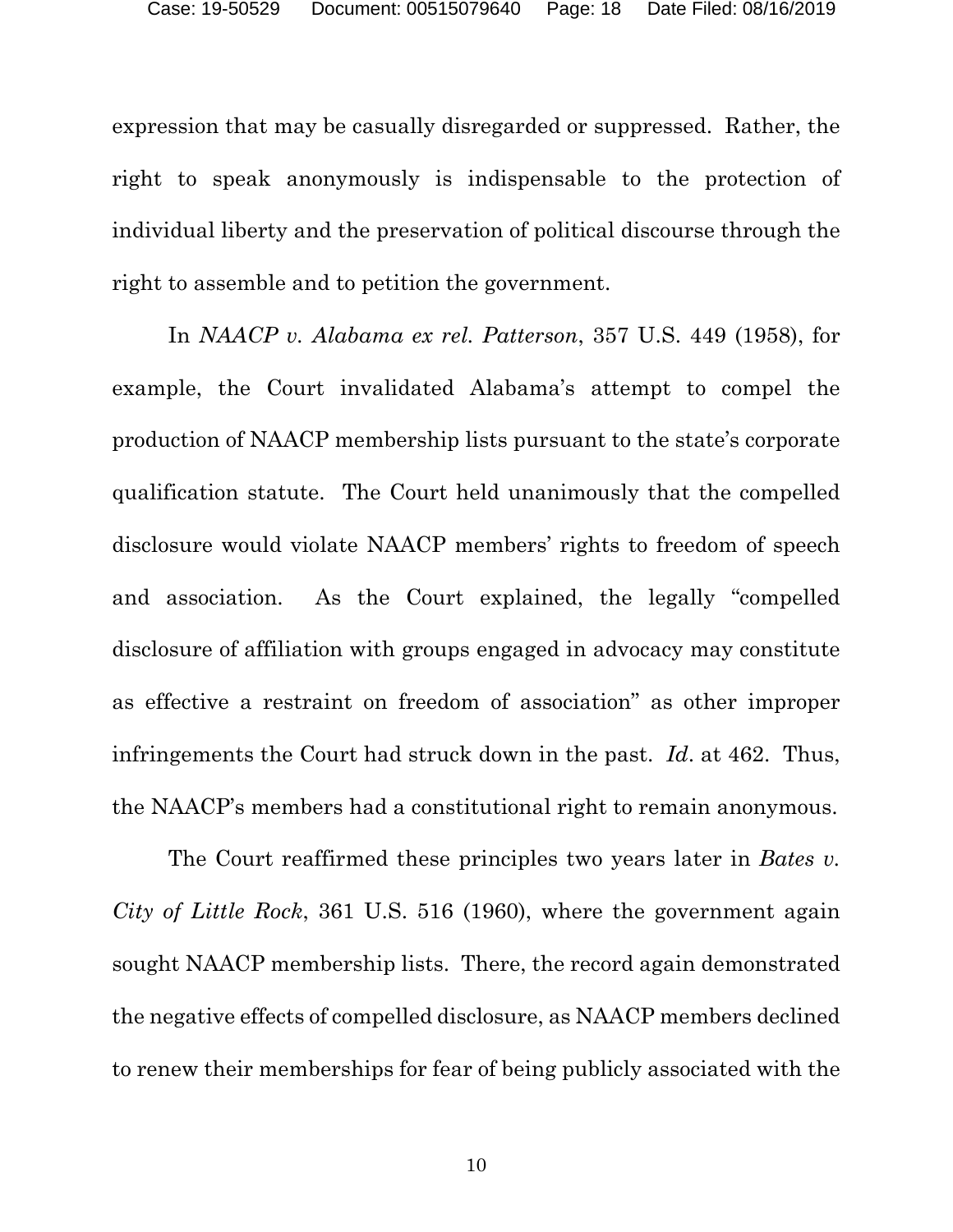group. *Id.* at 523–24. In both cases, the Court recognized anonymity as essential to First Amendment rights.

The Court has recognized repeatedly that the "First Amendment prohibits a state from compelling disclosures by a minor party that will subject those persons identified to the reasonable probability of threats, harassment, or reprisals. Such disclosures would infringe the First Amendment rights of the party and its members and supporters." *Brown v. Socialist Workers '74 Campaign Comm. (Ohio)*, 459 U.S. 87, 101–02 (1982); *see also DeGregory v. Attorney Gen. of N.H.*, 383 U.S. 825, 828 (1966) (First Amendment bars compelled disclosure of "information relating to [a person's] political associations of an earlier day, the meetings he attended, and the views expressed and ideas advocated at any such gatherings.").

Anonymity allows individuals to associate with likeminded persons, to share ideas of which others might disapprove, and to participate in the marketplace of ideas as a collective. "Effective advocacy of both public and private points of view, particularly controversial ones, is undeniably enhanced by group association." *NAACP*, 357 U.S. at 460*.* The compelled disclosure of individual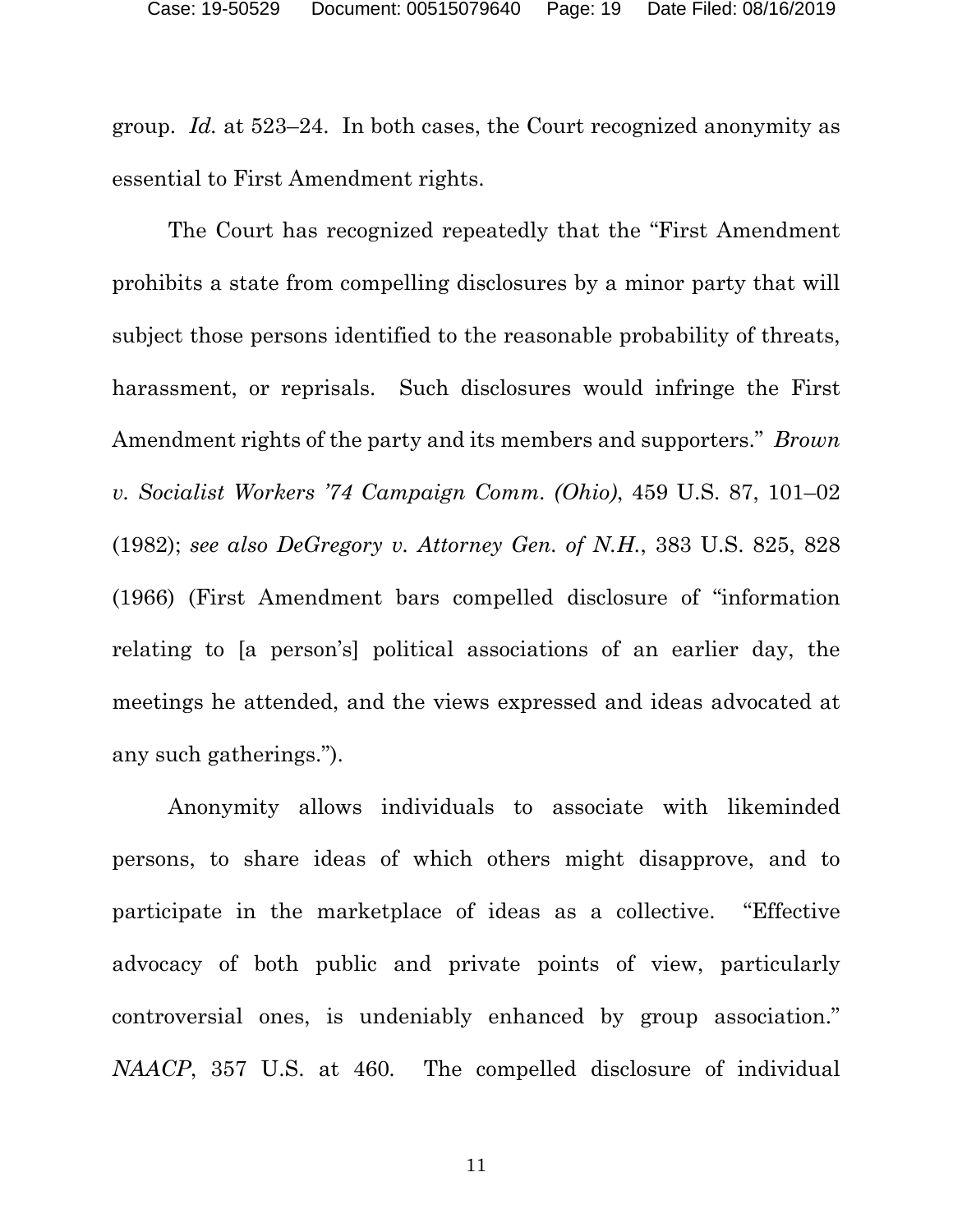relationships or viewpoints necessarily chills both the association and the related expression.

## **2. Compelled identification dilutes, distracts from, and obfuscates ideas.**

Separately, some speakers may desire anonymity in order to allow their message to be judged on its own merits rather than in reference to the speaker's identity. For any number of reasons, a speaker may discern that their own identity, or that of their organization, would detract from the efficacy of their message. Courts have again been solicitous of such preferences for privacy.

In *Lovell v. City of Griffin*, for instance, a unanimous Supreme Court held "invalid on its face" a city ordinance requiring a person to "first obtain[] written permission from the City Manager" before distributing any written "literature of any kind." 303 U.S. 444, 447, 451 (1938). Refusing to consider the purported interest of the city to maintain "public order" or "littering," the Court found that the "character" of the ordinance "strikes at the very foundation of the freedom of the press by subjecting it to license and censorship." *Id*. at 451.

Likewise, in *Talley*, the Court struck down a Los Angeles City ordinance requiring handbills to include the identity of those who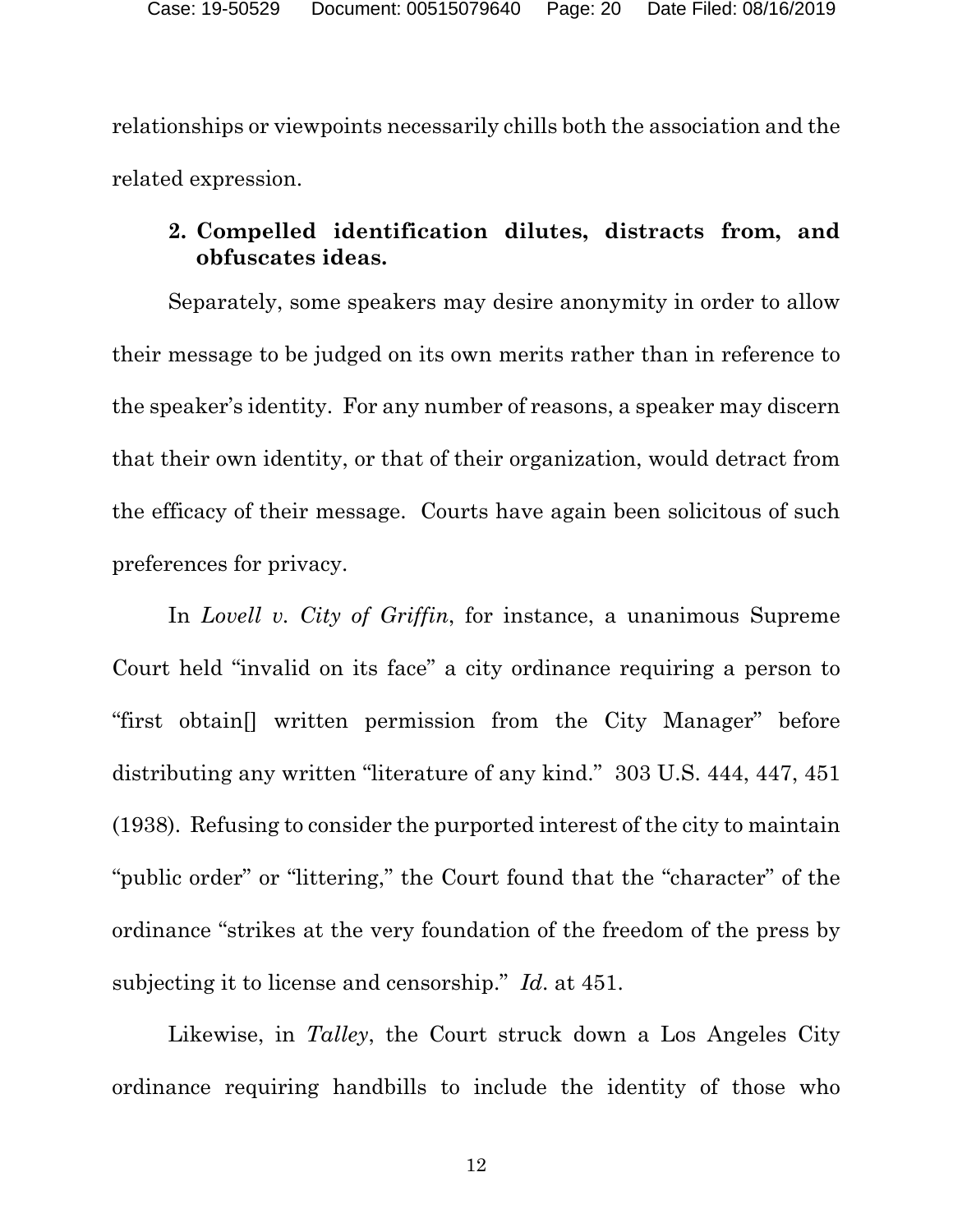printed, wrote, compiled, manufactured, and distributed them. 362 U.S. at 60. "There can be no doubt that such an identification requirement would tend to restrict freedom to distribute information and thereby restrict freedom of expression." *Id*. at 64.

More recently in *McIntyre*, the Court recognized anonymous speech as a core aspect of First Amendment jurisprudence. *McIntyre* concerned an Ohio statute that prohibited the distribution of campaign literature that lacked personally identifying information. Public officials complained to the Ohio Elections Commission after Margaret McIntyre distributed anonymous leaflets opposing an upcoming referendum. The Court invalidated the statute because "having anonymous works enter the marketplace of ideas unquestionably outweighs any public interest in requiring disclosure of entry." *McIntyre*, 514 U.S. at 342. "Accordingly, an author's decision to remain anonymous, like other decisions concerning omissions or additions to the content of a publication, is . . . protected by the First Amendment." *Id*.

Moreover, *McIntyre* recognized that laws trenching on anonymity are suspect not solely on account of policy concerns favoring speech, but because compelled disclosure "is a direct regulation of the content of [the]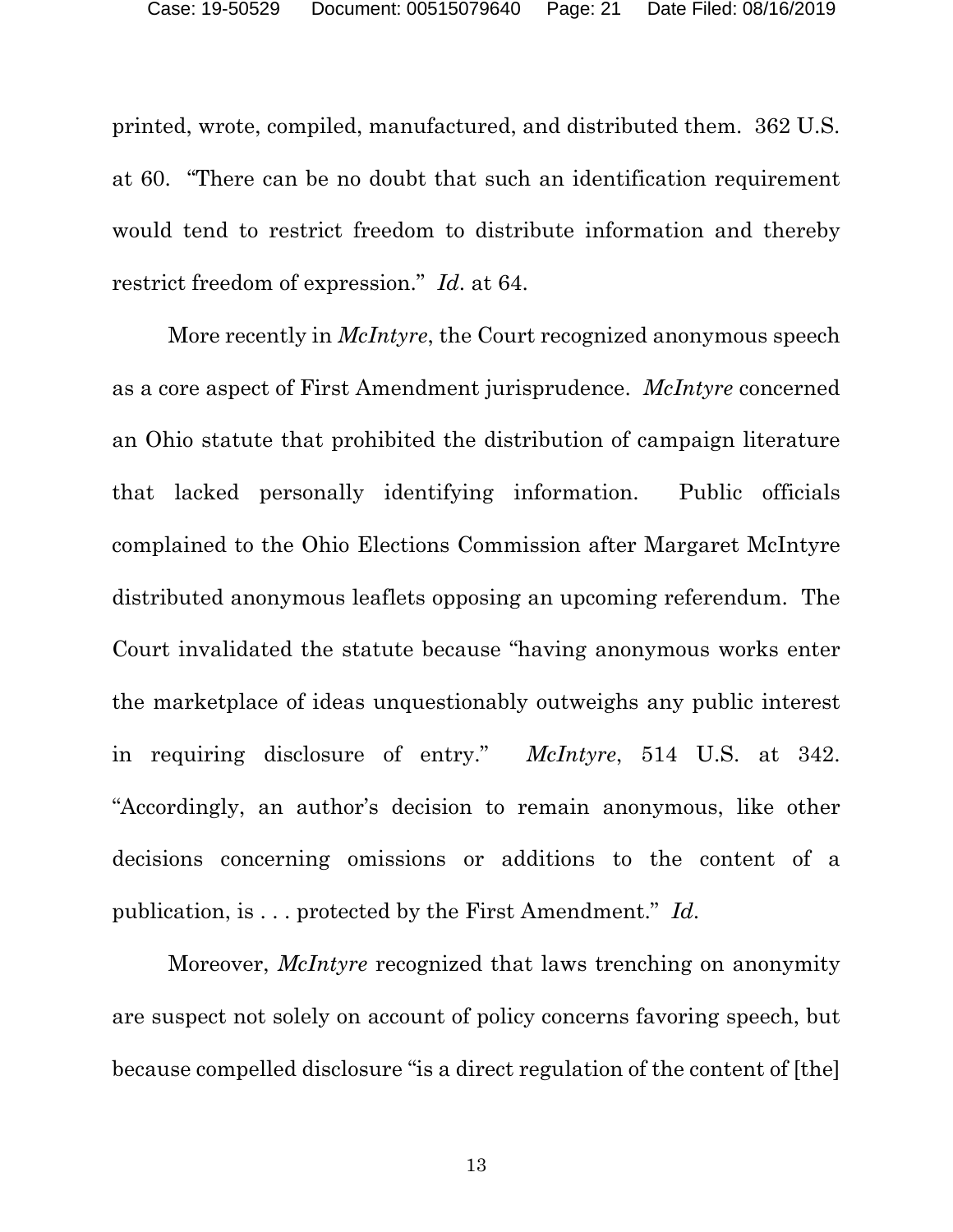speech." *Id*. at 345; *see also Watchtower Bible & Tract Soc'y of N.Y. v. Vill. of Stratton*, 536 U.S. 150, 165–66 (2002) ("It is offensive—not only to the values protected by the First Amendment, but to the very notion of a free society—that in the context of everyday public disclosure a citizen must first inform the government of her desire to speak to her neighbors and then obtain a permit to do so.").

## **3. Anonymous speech protects against abuse, harassment, retaliation, and persecution.**

Third, and most distressingly, some speakers seek anonymity in the "marketplace of ideas" because they are afraid. *McIntyre*, 514 U.S. at 342 They fear the consequences of associating with an unpopular group; they fear the consequences of endorsing non-conformance; and they fear the "tyranny of the majority." *McIntyre*, 514 U.S. at 357. Indeed, "compelled disclosure, in itself, can seriously infringe on . . . First Amendment" freedoms where an individual seeks to express dissident views. *Buckley v. Valeo*, 424 U.S. 1, 64 (1976) (citations omitted). As the Court has recognized, "[t]he decision in favor of anonymity may be motivated by fear of economic [retaliation,] official retaliation, by concern about social ostracism," or the threat of violence. *McIntyre*, 514 U.S. at 341–42. These fears have, sadly, been realized repeatedly.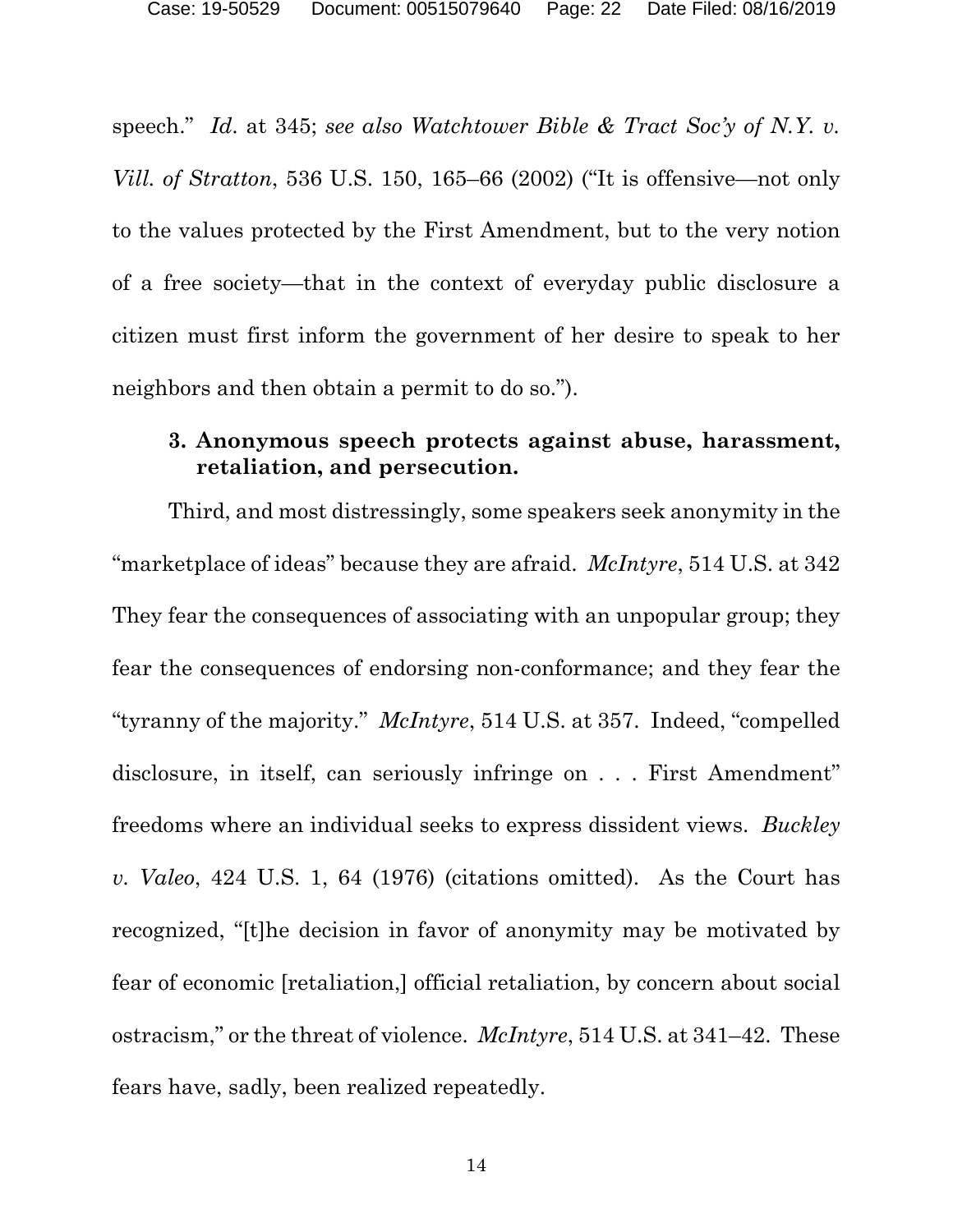In *Bates*, the NAACP resisted Alabama's efforts to compel disclosure of its membership lists out of concern for its members' safety. On prior occasions when NAACP members had been involuntarily disclosed, they had been subjected "to economic reprisal, loss of employment, threat of physical coercion, and other manifestations of public hostility." *NAACP*, 357 U.S. at 462. That Alabama had taken no action against the members was irrelevant. As the Court explained,

[i]n the domain of these indispensable liberties, whether of speech, press, or association, the decisions of this Court recognize that abridgment of such rights, even though unintended, may inevitably follow from varied forms of governmental action.

*Id.* at 461. The fact that government-coerced disclosure facilitated private reprisals was sufficient to trigger First Amendment protections. The Court in *Talley* also recognized that the pernicious results of compelled disclosure include persecution, retaliation, and physical coercion. *See also Talley*, 362 U.S. at 64–65.

Even seemingly benign political discourse can give rise to the threat of violence. In *Buckley v. American Constitutional Law Foundation*, 525 U.S. 182 (1999), an advocacy group challenged Colorado's law requiring petition circulators to wear badges stating their names and other private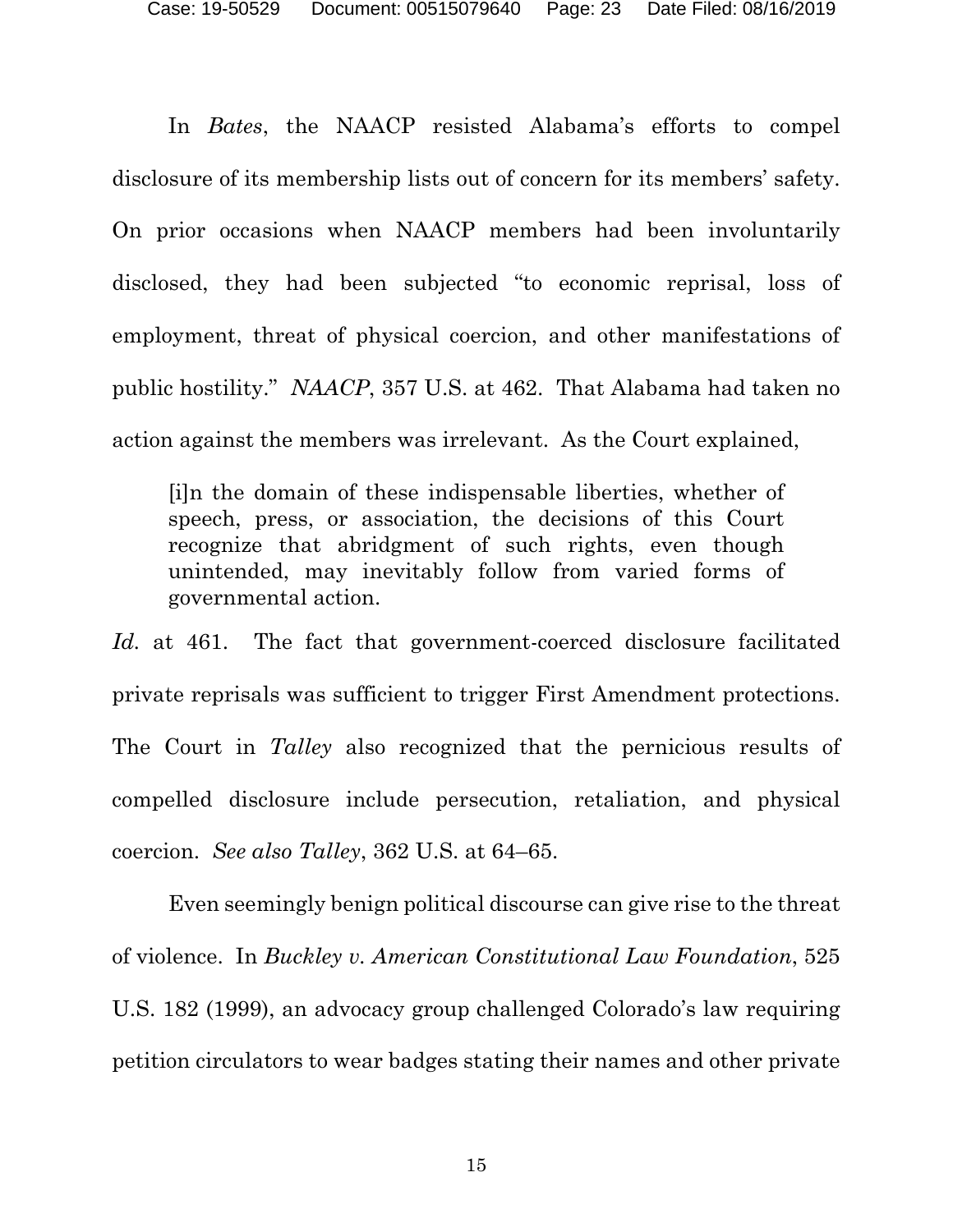information. The evidence demonstrated that such requirements "inhibit[] participation in the petition[] process," because of the threat of "harassment," "recrimination[,] and retaliation" when circulators broach "volatile" political issues with other citizens. *Buckley*, 525 U.S. at 197– 98 (citing District Court). Citing *McIntyre*, the Court held that the law improperly curtailed the right to speak anonymously.

Common sense, and a healthy dose of history, make plain that unmasking a speaker involuntarily may result in serious personal costs ranging from public shaming to loss of employment to verbal or physical harassment, to outright violence. To be sure, these reactions may be purely private, in which case they are constrained only by the civil and criminal laws. But sometimes, as in *NAACP* and *Bates*, these reactions are facilitated by government through laws and mechanisms that strip away anonymity and facilitate private retribution. Where "repressive effect[s]" are "brought to bear only after the exercise of governmental power had threatened to force disclosure," the First Amendment lends its protection. *Bates*, 361 U.S. at 524.

#### **4. Compelled disclosure chills speech.**

In view of the foregoing, absent anonymous speech, many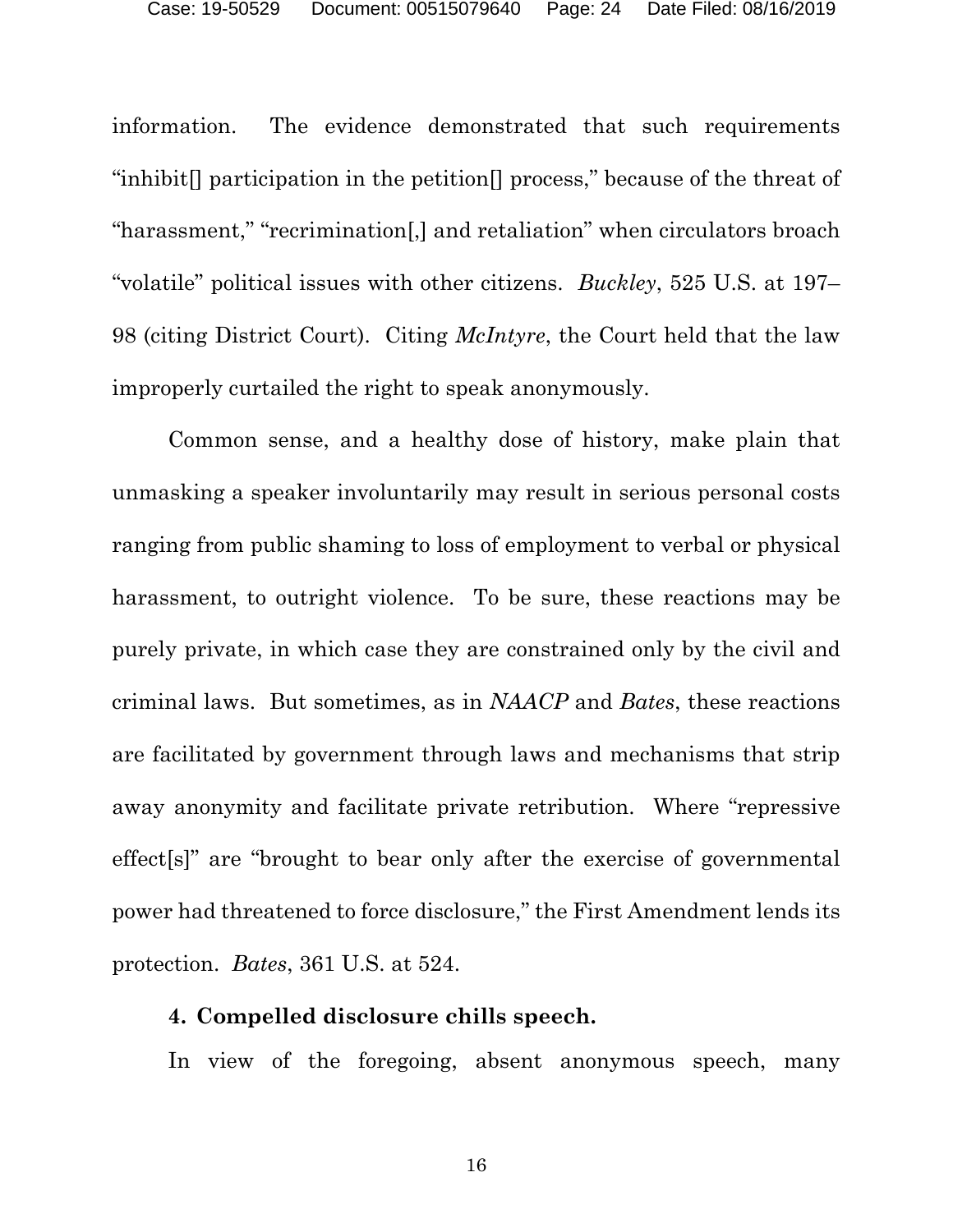individuals would not speak at all. Anonymous speech unquestionably encourages expression from individuals who would otherwise be unwilling to voice their opinion on matters of public discourse. *Talley*, 362 U.S. at 65. History demonstrates as much.

*NAACP* and *Bates* both illustrate that compelled identification chills speech; government-mandated disclosures discouraged membership and thereby diminished speech promoting racial equality. *NAACP*, 357 U.S. at 463; *Bates,* 361 U.S. at 524. Similarly, in *Buckley*, the badge requirement "very definitely limited the number of people willing to *s* [circulate petitions] and the degree to which those who were willing to work would go out in public." 525 U.S. at 198; *see also Watchtower Bible & Tract Soc'y of N.Y.*, 536 U.S. at 166–67 (identification requirement chilled canvasing for unpopular causes). "Persecuted groups and sects from time to time throughout history have been able to criticize oppressive practices and laws either anonymously or not at all." *Talley*, 362 U.S. at 64; *see also id*. at 65 ("[I]dentification and fear of reprisal might deter perfectly peaceful discussions of public matters of importance.").

Loss of anonymity spells the loss of myriad voices from public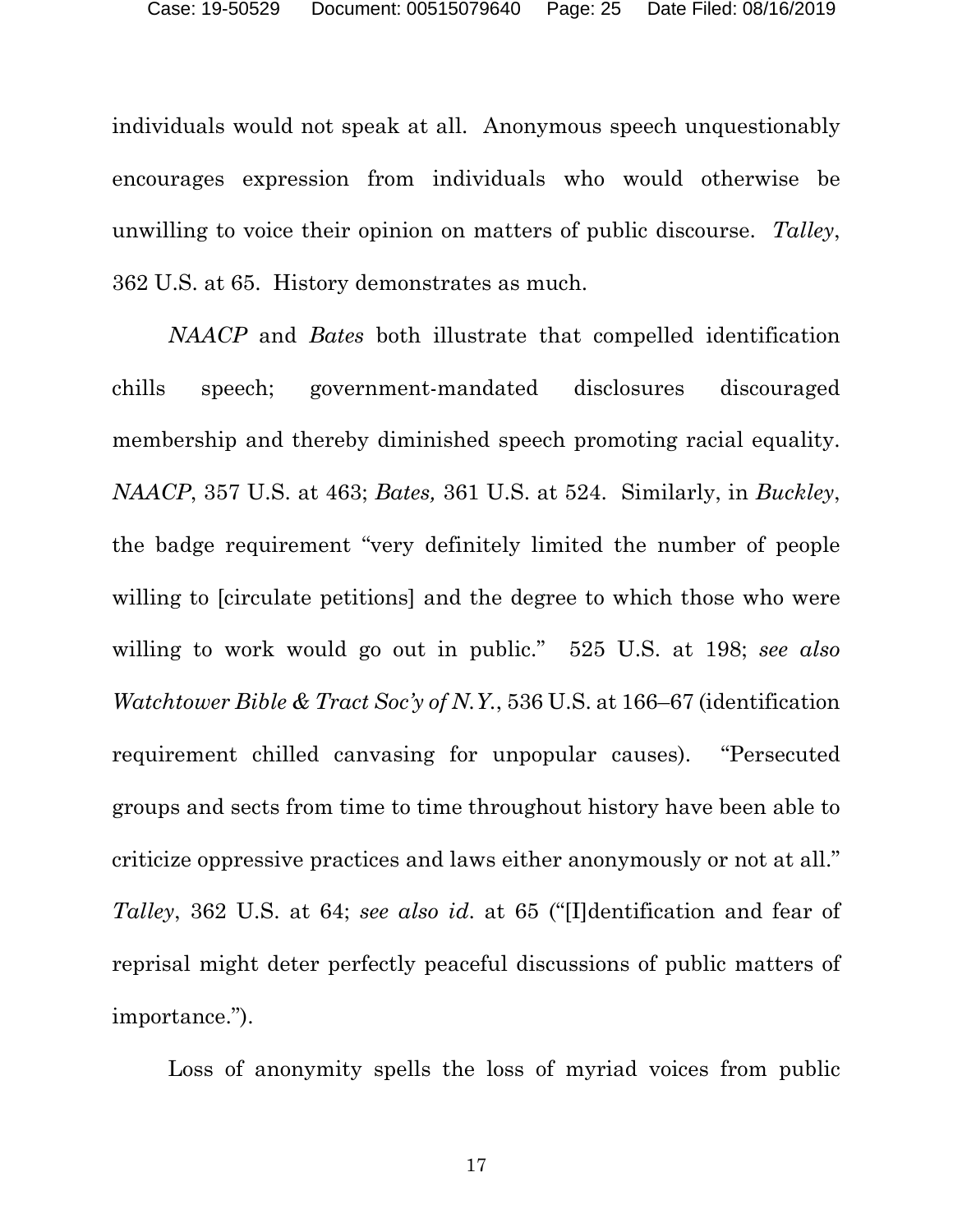discourse. Thus, the Court has concluded repeatedly that the societal interest in having unpopular opinions enter the "marketplace of ideas" significantly outweighs any public interest requiring the disclosure of the identity of the speaker. *McIntyre*, 514 U.S. at 342. This "reflects our 'profound national commitment to the principle that debate on public issues should be uninhibited, robust, and wide-open.'" *Id.* at 346 (quoting *Buckley*, 424 U.S. at 14); *see also Brown*, 459 U.S. at 98 (stating that compelled disclosure can cripple the ability of a minority to operate effectively and thereby reduces "the free circulation of ideas both within and without the political arena"). Even where speech has unpalatable consequences, "our society accords greater weight to the value of free speech than to the dangers of its misuse." *McIntyre*, 514 U.S. at 357. By mitigating the chilling of speech, anonymous speech serves as an indispensable check against the "tyranny of the majority." *Id.* at 357.

## **B. The District Court unfairly and improperly punished students for their well-founded desire to remain anonymous.**

Ignoring the foregoing principles, and disregarding the increasing hostility towards non-conforming speech all too prevalent on college campuses, the University challenged and the District Court dismissively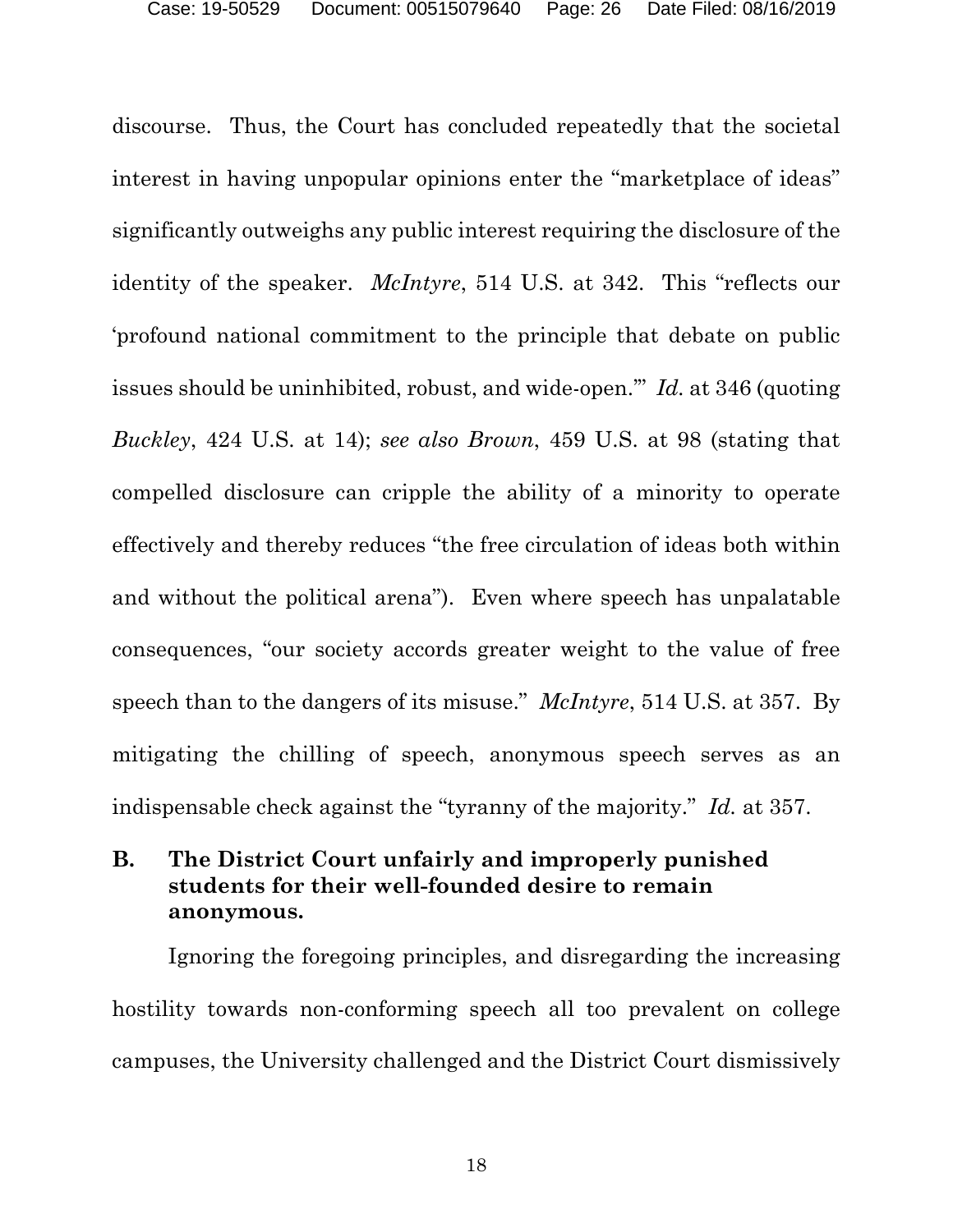rejected the students' well-founded desires for anonymity. Plaintiff Speech First seeks to challenge rules and regulations that establish vague codes of speech and conduct that serve as cover for University officials when they enforce those codes against only unpopular viewpoints. Plaintiff's members object to the chilling effect these threats have on their ability to engage in speech publicly, yet the District Court without a hint of irony dismissed Plaintiff's claims for want of standing because its student members failed to ascribe their names publicly to controversial views.

The University, in disregard of decades of jurisprudence protecting the right to litigate anonymously, objected to the "[a]nonymity of Speech First's members," arguing that Ms. Neily "[did] not disclose the identity of the members holding the views and opinions about which" she testified. ROA.459–66. Without irony or shame, the University overlooked its own embrace of "anonymous" accusations that spawn serious investigations by its "bias response team." ROA.316–17, 324–25. The District Court correctly rejected the University's objection. However, the court then ruled that nonetheless the students' anonymity contributed to a lack of standing. *See* ROA.520; 520 n.3.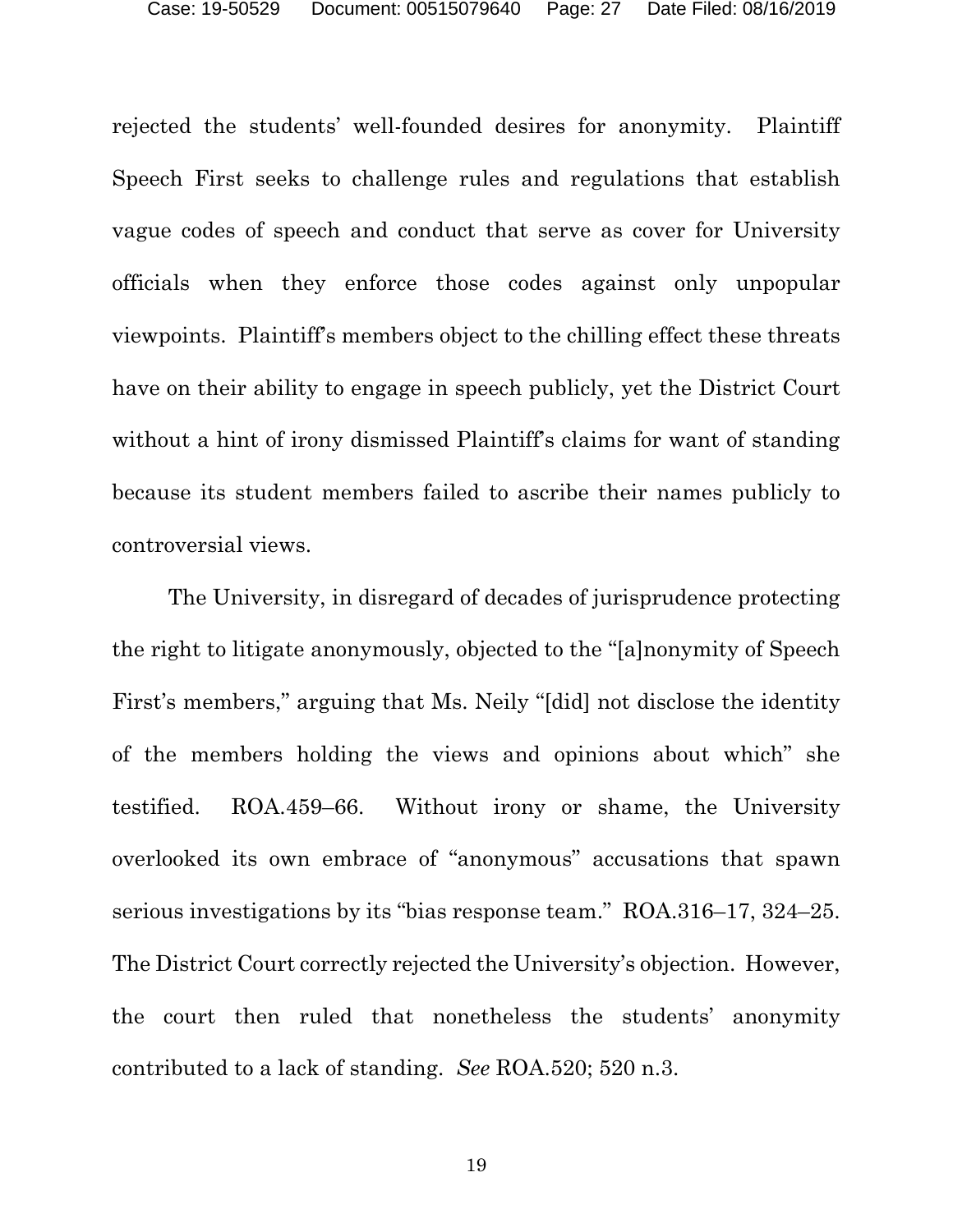The District Court held that Speech First had failed to present "a credible threat of enforcement" or show that "its students' self-censorship is objectively reasonable because their fear of punishment is not 'imaginary or wholly speculative.'" ROA.519. The court based these conclusions in large part on the students' anonymity. "Speech First provides no supporting affidavits from Students A, B, or C about any specific statements they wish to make. In fact, the anonymous students are neither identified in the pleadings, nor in any other document submitted to this court." ROA. 520; 520 n.3. In so ruling the court turned First Amendment jurisprudence on its head.

The District Court's conclusion is particularly troubling when considering that the Plaintiff's members are *students* in an *academic* environment. "[T]he precedents of this Court leave no room for the view that . . . First Amendment protections should apply with less force on college campuses than in the community at large." *Healy v. James*, 408 U.S. 169, 180 (1972). Our "Nation's future depends upon leaders trained through wide exposure to that robust exchange of ideas which discovers truth 'out of a multitude of tongues, (rather) than through any kind of authoritative selection.'" *Keyishian v. Bd. of Regents of Univ. of N.Y.*, 385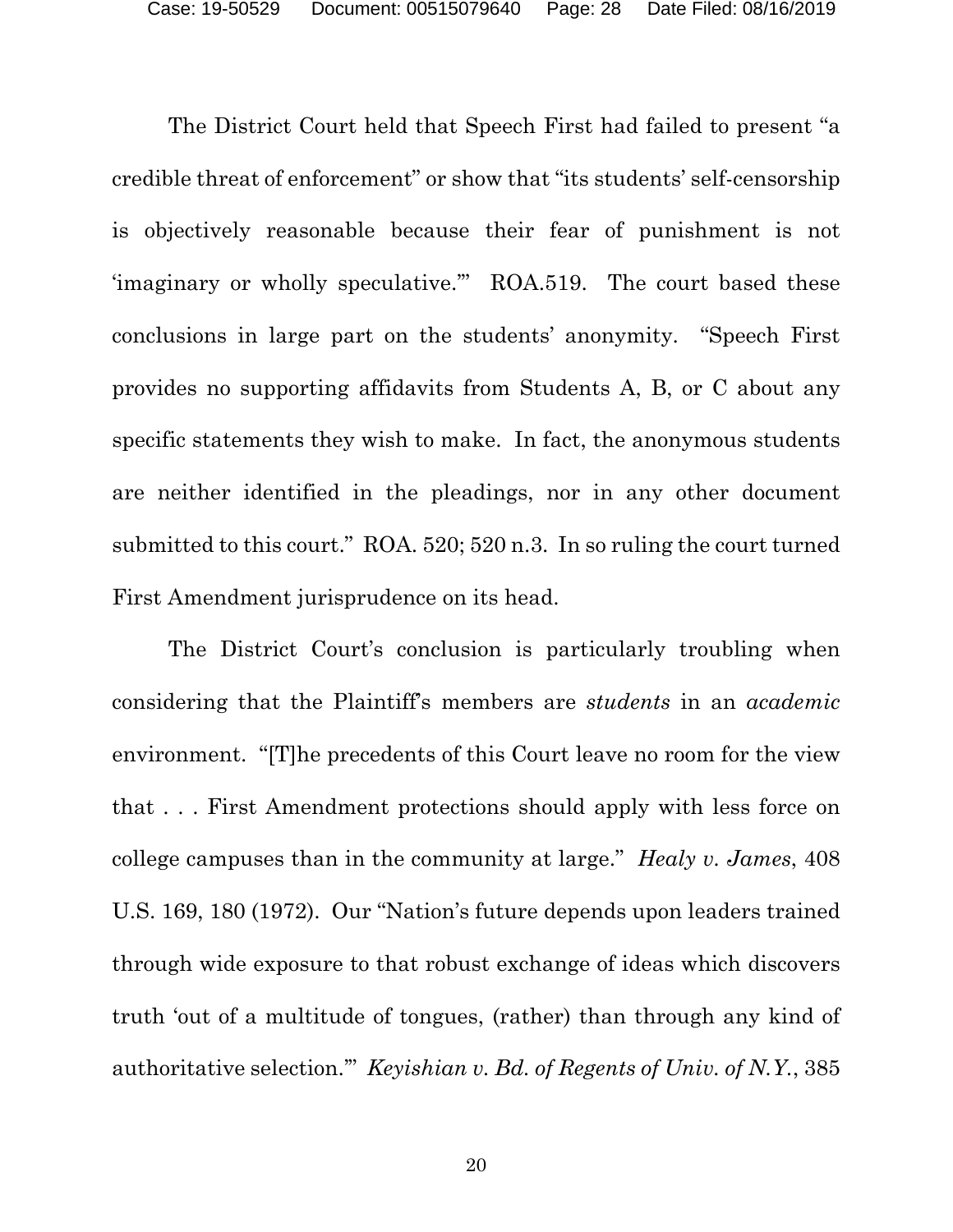U.S. 589, 603 (1967). For this reason, the public college campuses are "peculiarly the 'marketplace of ideas.'" *Healy*, 408 U.S. at 180. Thus, not only does "the First Amendment . . . not tolerate laws that cast a pall of orthodoxy over the classroom," *Keyishian*, 385 U.S. at 603, but the Court has been especially cognizant of the unique danger that First Amendment violations pose in the university context, given the "background and tradition of thought and experiment that is at the center of our intellectual and philosophic tradition." *Rosenberger v. Rector & Visitors of the Univ. of Va*., 515 U.S. 819, 835 (1995).

Basing Article III standing to challenge an unconstitutionally coercive regime of speech policies on self-disclosure makes a mockery of the First Amendment and will undoubtedly result in students choosing to remain silent. This is anathema to the "tradition of thought and experiment" in a university setting. And not only are the students speaking at a location where their First Amendment freedoms are at their zenith, but their expression constitutes "core political speech," which requires "the broadest protection" under the First Amendment. *McIntyre*, 514 U.S. at 346–47.

As Speech First ably lays out in its brief, the students sought to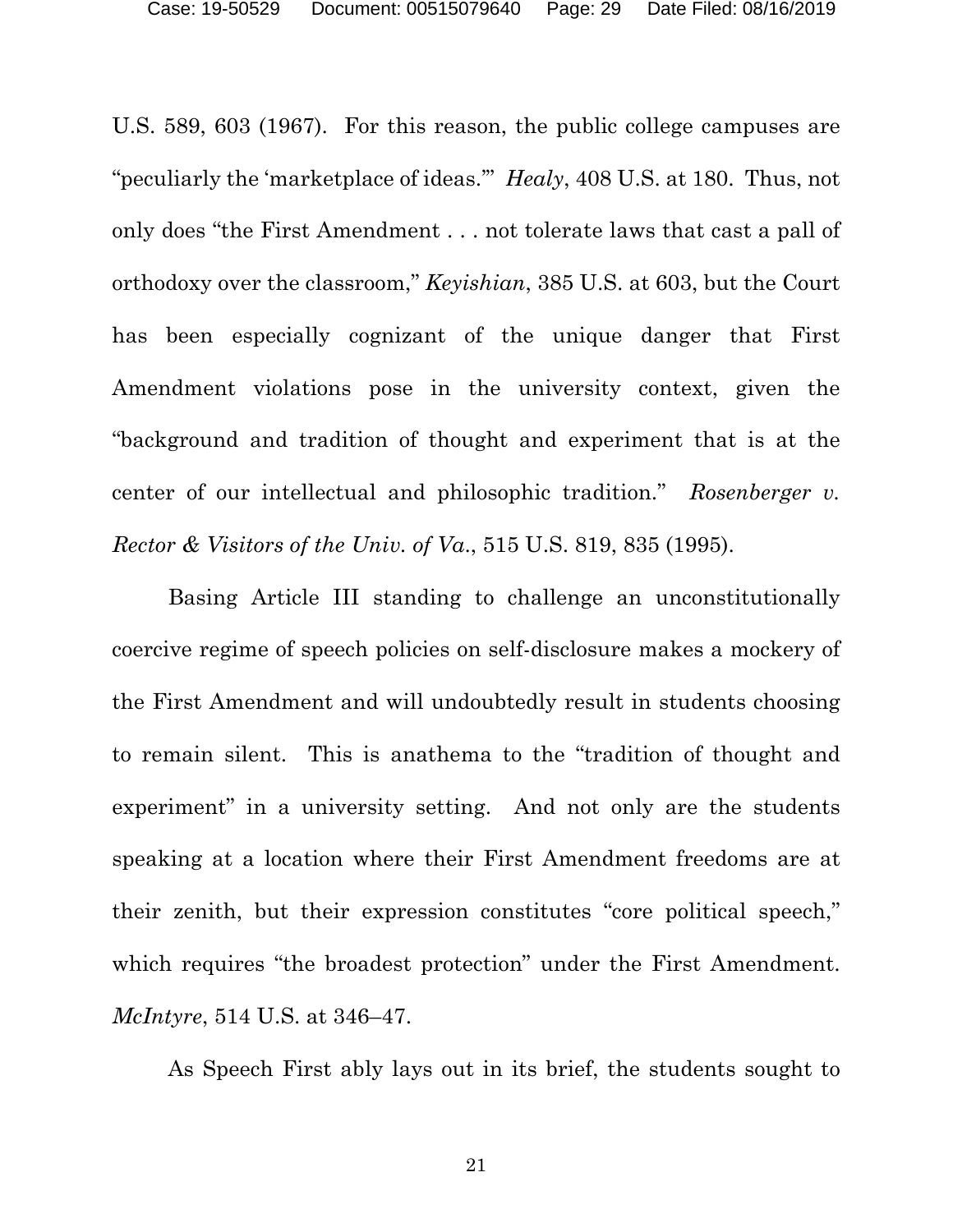discuss widely debated topics on campus ranging from immigration, affirmative action, the Second Amendment, and the "#MeToo" movement to President Trump, Israel, and the confirmation of Justice Kavanaugh. The University's policies and bias response team, however, chilled their political expression. The students also feared for their safety should their names be disclosed. Plaintiff pleaded as much in its complaint:

- Student A "considers herself a Tea party conservative" and "strongly supports Israel, believes in a race-blind society, supports President Trump, is pro-life, and supports the border wall." Cmplt. ¶ 98. Yet the "University's policies are . . . chilling Student A's speech and deterring her from speaking openly about issues that are important to her." *Id*. at 102.
- Student B is a "libertarian" who "strongly supports the Second Amendment" and "has serious concerns that the 'Me Too' movement will erode due process." *Id.*  $\parallel$  108. "Because of . . . credible fears of investigation and punishment, Student B does not forcefully articulate his views" on campus. *Id*. ¶ 111.
- Student C "believes that the breakdown of the nuclear family has had many negative effects on society" and "he believes that Justice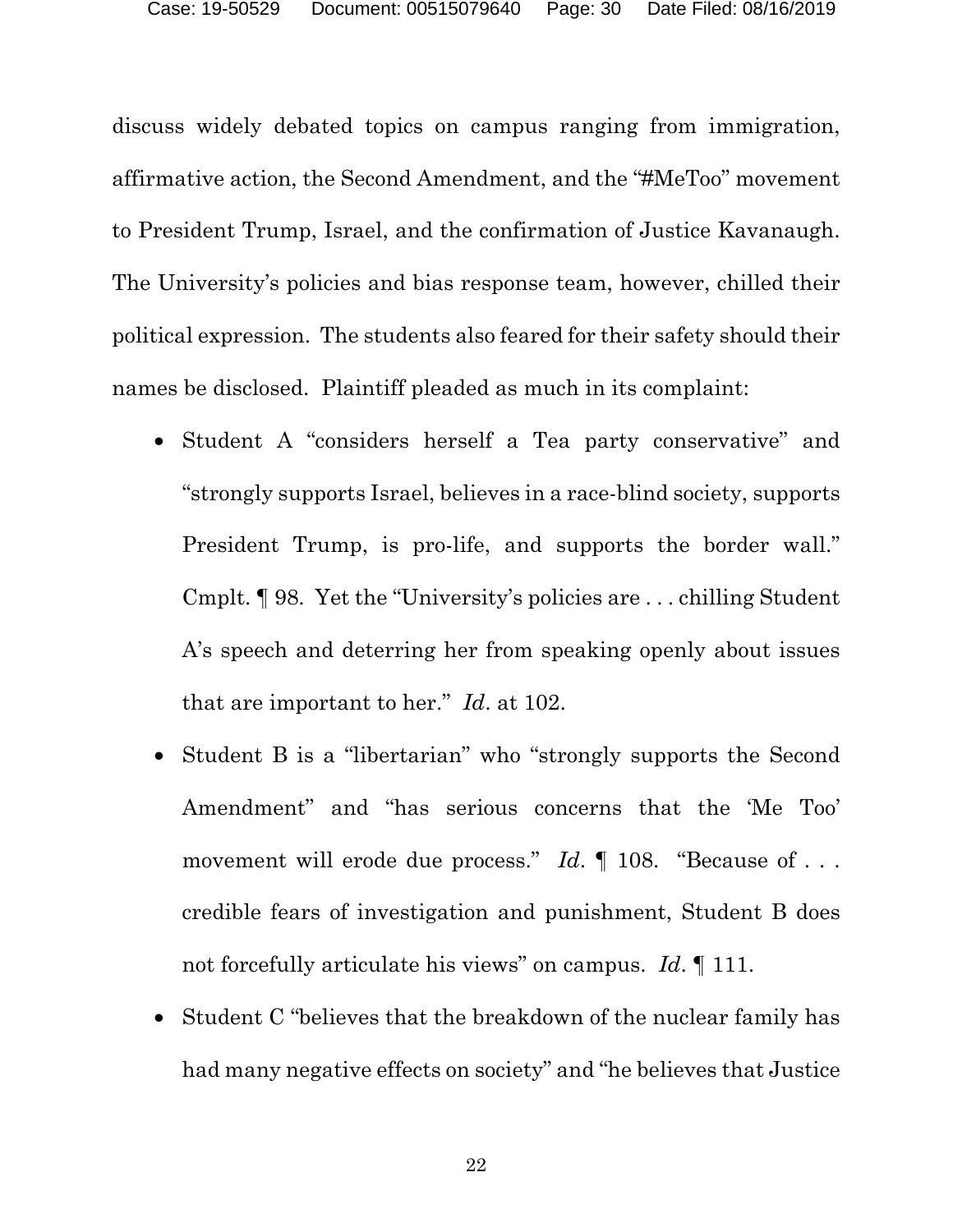Kavanaugh was treated unfairly during his confirmation proceedings." *Id*. ¶ 113. He too fears to speak his mind.

These University of Texas students are not alone in their concerns, and their fears are well-founded.

 A recent survey by the William F. Buckley, Jr. Program at Yale University found that 54% of students at four-year colleges are intimidated from sharing unpopular views by speech policies similar to the ones at the University of Texas.2 Another more recent survey by the Knight Foundation concluded that "[s]tudents have become more likely to think the climate on their campus prevents people from speaking their mind because others might take offense."3

That speech policies like the ones at the University of Texas chill speech is not incredible or speculative, as the District Court found. And it is not difficult to understand why. These policies are administered by influential administers and academics who have significant control over

l

<sup>2</sup> McLaughlin & Assoc., *National Undergraduate Study* (Oct. 26, 2015), https://www.dropbox.com/s/sfmpoeytvqc3cl2/NATL%20College%2010-25- 15%20Presentation.pdf?dl=0.

<sup>3</sup> Knight Foundation, *Free Expression on Campus: What College Students Think About First Amendment Issues* (Mar. 11, 2018),

https://www.knightfoundation.org/reports/free-expression-on-campus-what-collegestudents-think-about-first-amendment-issues.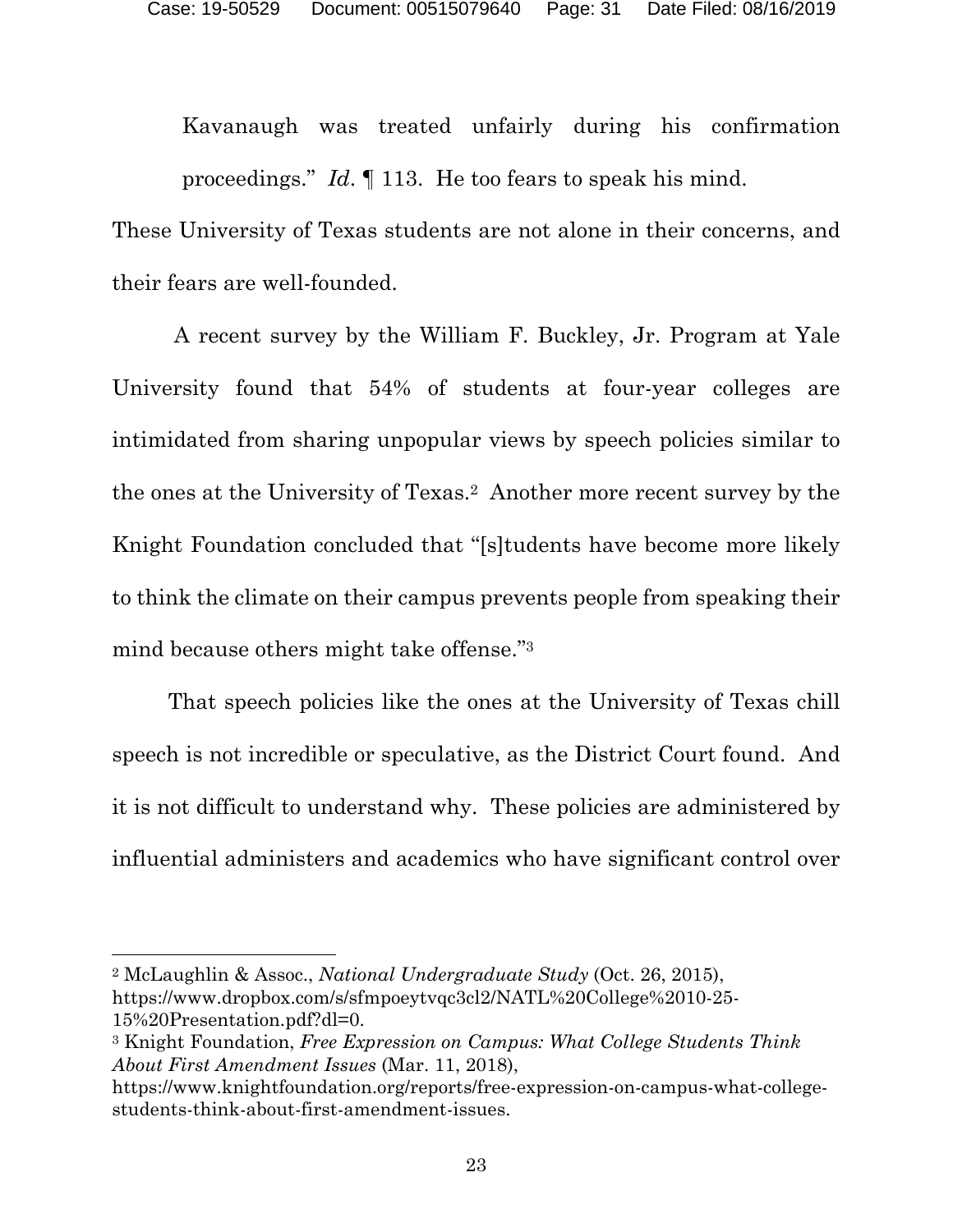the fate of their students who spend large sums of money to attend their institutions of higher education. Moreover, the policies are enforced by a "bias response team" with a structure and procedure that resembles a disciplinary apparatus. These teams comprise university administrators, including police officers and disciplinarians. Once a complaint is lodged—possibly anonymously—alleging "harassment," "incivility," or "rudeness," the Campus Climate Response Team collects reports from witnesses, interviews victims, meets with alleged perpetrators, formally determines whether a bias incident or a disciplinary violation occurred, and refers its conclusions to the appropriate authorities. Speech First Br. at 46. "The resulting message to students is loud and clear: If you commit a 'bias incident,' you are in trouble." *Id*. at 41. These speech policies and "bias response teams" also embolden other students or groups, to the verge of violence, who uncritically conform to conventional ideas on college campuses. *Id*. at 3.

The threat of harassment, retaliation, persecution, and abuse is real when students stray from a prevailing orthodoxy fashionable on college campuses. Indeed, "[a] fifth of undergrads now say it's acceptable to use physical force to silence a speaker who makes 'offensive and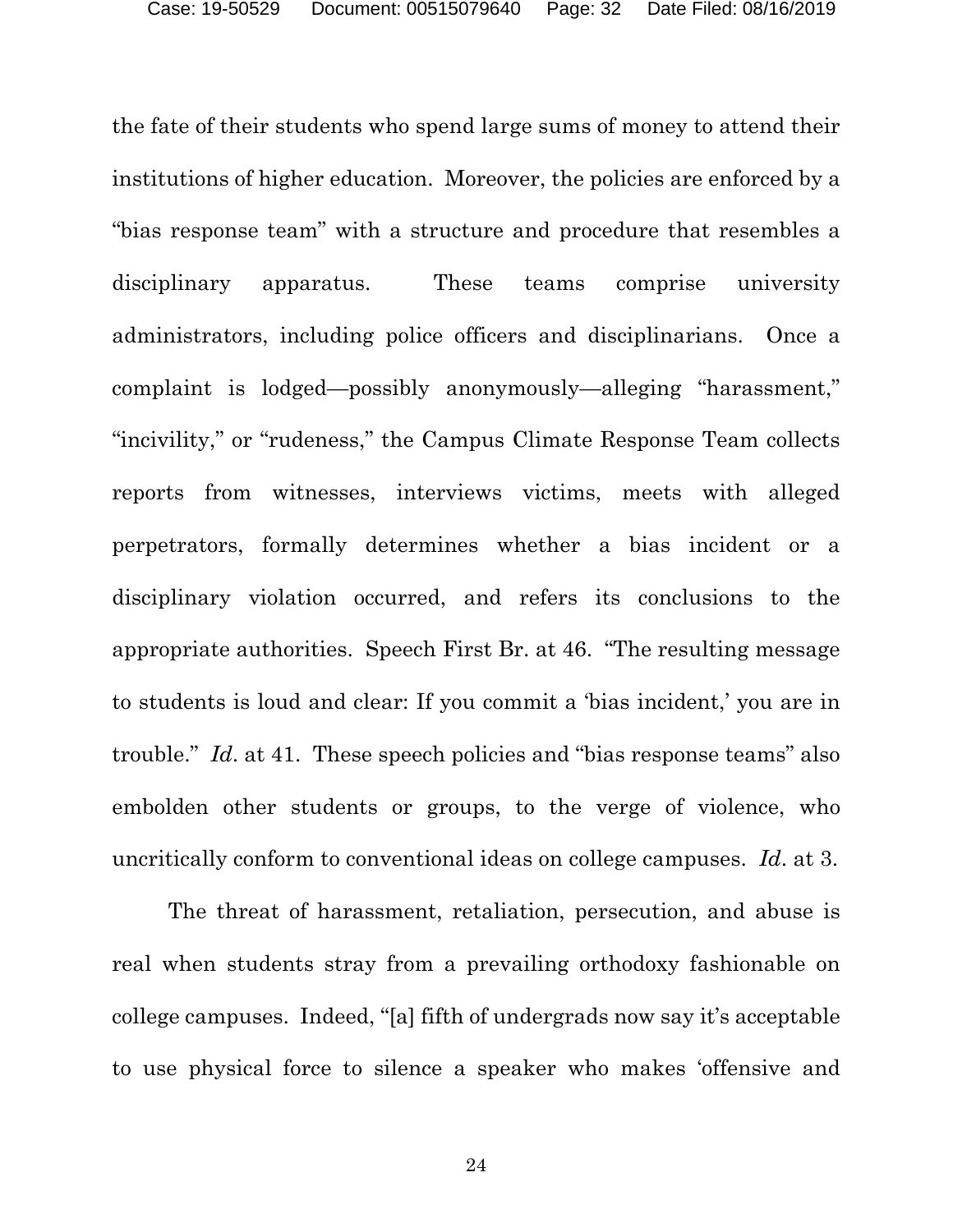hurtful statements."<sup>4</sup> Recent instances of violence are legion.

During the confirmation hearing of Justice Kavanaugh, for instance, members of the Young Conservatives of Texas set up a pro-Kavanaugh table and displayed supportive signs. A large group of students surrounded the Kavanaugh supporters for approximately two hours, hurling expletives and forcibly grabbing them while destroying signs.5 In February 2019, at University of California at Berkley, a young man holding a sign that read "Hate Crime Hoaxes Hurt Real Victims," a reference to the 2019 Jussie Smollett incident in Chicago, was punched by a man who thought the sign offensive.6 Months later a University of Missouri-Kansas City student stormed a conservative commentator for delivering a speech titled "Men are Not Women," spraying him with an unknown substance.7 Around this same time members of a pro-life group called Created Equal were physically assaulted at the University of

l

<sup>4</sup> Catherine Rampell, *A Chilling Study Shows How Hostile College Students are Toward Free Speech*, WASHINGTON POST (Sep. 18, 2017) (citing John Villasenor, *Views Among College Students Regarding the First Amendment: Results from a New Survey*, BROOKINGS INSTITUTE (Sep. 18, 2017)).

<sup>5</sup> Melanie Torre, *UT Student Rally for Kavanaugh Erupts into Heated Dispute*, CBS AUSTIN (Oct. 2, 2018).

<sup>6</sup> Katie Mettler, *Police Have Arrested the Man They Say Punched a Conservative Activist at UC Berkeley*, WASHINGTON POST (Mar. 1, 2019).

<sup>7</sup> *Student Charged Over Protest at Anti-Transgender Speech*, U.S. NEWS (Apr. 12, 2019).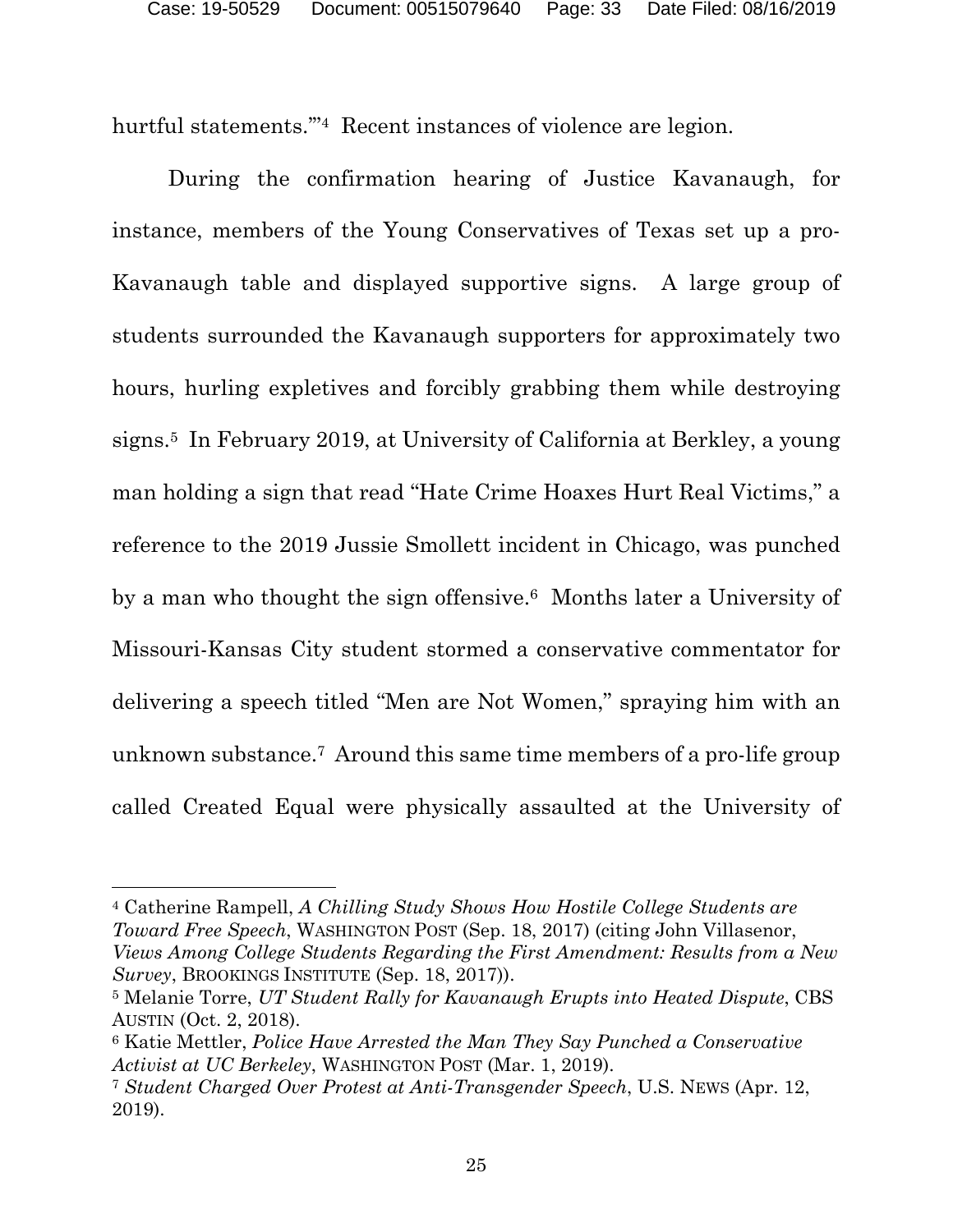North Carolina at Chapel Hill for showing signs of babies and aborted fetuses.8 Likely aware of such violent responses to lawful and calm speech, students in this case wish to remain unknown because they credibly fear similar harms if "the exercise of governmental power . . . threaten[s] to force disclosure" of their names for standing purposes. *Bates*, 361 U.S. at 524.

Speakers and guests on college campuses also face the same type of abuse, chill, and violence as do students who conceive nonconforming ideas. A group of protesters barricaded an event at California State University, Los Angeles to prevent conservative commentator Ben Shapiro from speaking about, of all things, censorship on college campuses.9 Police escorted Shapiro home at the end of his speech, citing "safety concerns." Protesters at University of California Berkeley gave Shapiro the same greeting, forcing police into full riot gear, as they stood guard during his speech; some protesters even carried "banned weapons" to the event.10 Also at Berkeley, "the birthplace of the Free Speech

 $\overline{a}$ 

<sup>8</sup> Julie Wilson, *Anti-abortion Group Member at UNC Attacked; 2 Facing Charges*, ABC NEWS (June 4, 2019).

<sup>9</sup> Natalie Johnson, *Campus Protesters Try to Silence Conservative Speaker, Demand College President's Resignation*, DAILY SIGNAL (Feb. 26, 2016). 10 Madison Park, *Ben Shapiro Spoke at Berkeley as Protesters Gathered Outside*, CNN (Sept. 15, 2017).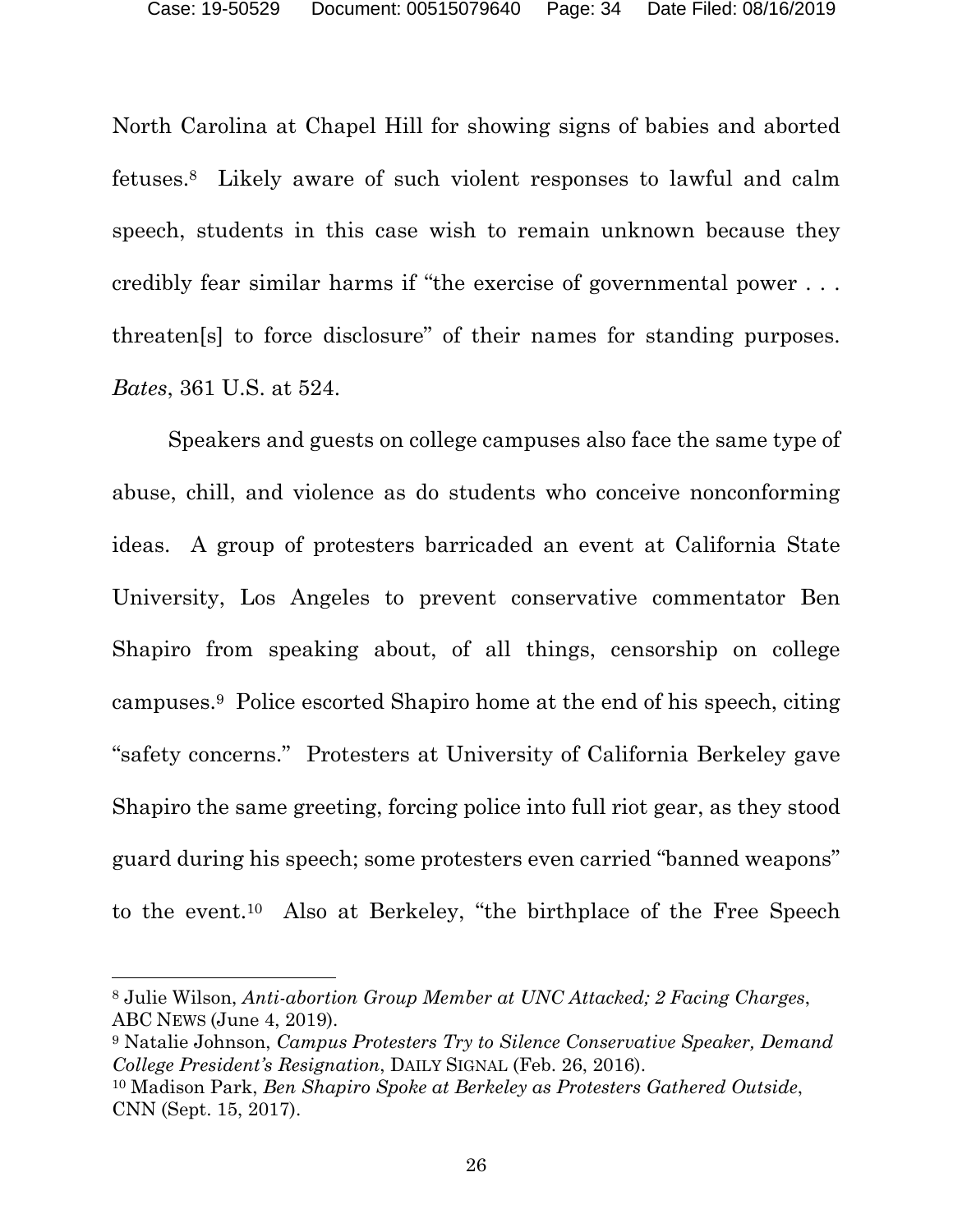Movement," commentator Milo Yiannopoulos encountered protesters who caused "\$100,000 worth of damage to the public university when they threw fireworks, rocks and Molotov cocktails," forcing his speech to be canceled.11 Yiannopoulos faced far worse at DePaul University in Chicago when student protesters stormed the stage and physically assaulted him for his remarks.12 DePaul University later banned Yiannopoulos for creating a "hostile environment" after he was struck in the face by a student who disagreed with him. At Middlebury College, dozens of students "drowned out" and "charged" Dr. Charles Murray of the American Enterprise Institute and his speaking opponent, a college professor and self-professed Democrat, while they debated.13 As the professor relayed:

> Someone pulled my hair, while others were shoving me. I feared for my life. Once we got into the car, protesters climbed on it, hitting the windows and rocking the vehicle whenever we stopped to avoid harming them. I am still wearing a neck brace, and spent a week in a dark room to recover from a concussion caused by the whiplash.

 $\overline{a}$ 

<sup>11</sup> *Id*. 12 Jessica Chasmar, *Milo Yiannopoulos Banned From DePaul University for Creating "Hostile Environment" During May Speech*, THE WASHINGTON TIMES (July 7, 2016).

<sup>13</sup> Allison Stanger, *Understanding the Angry Mob at Middlebury That Gave Me a Concussion*, THE NY TIMES (Mar. 13, 2017).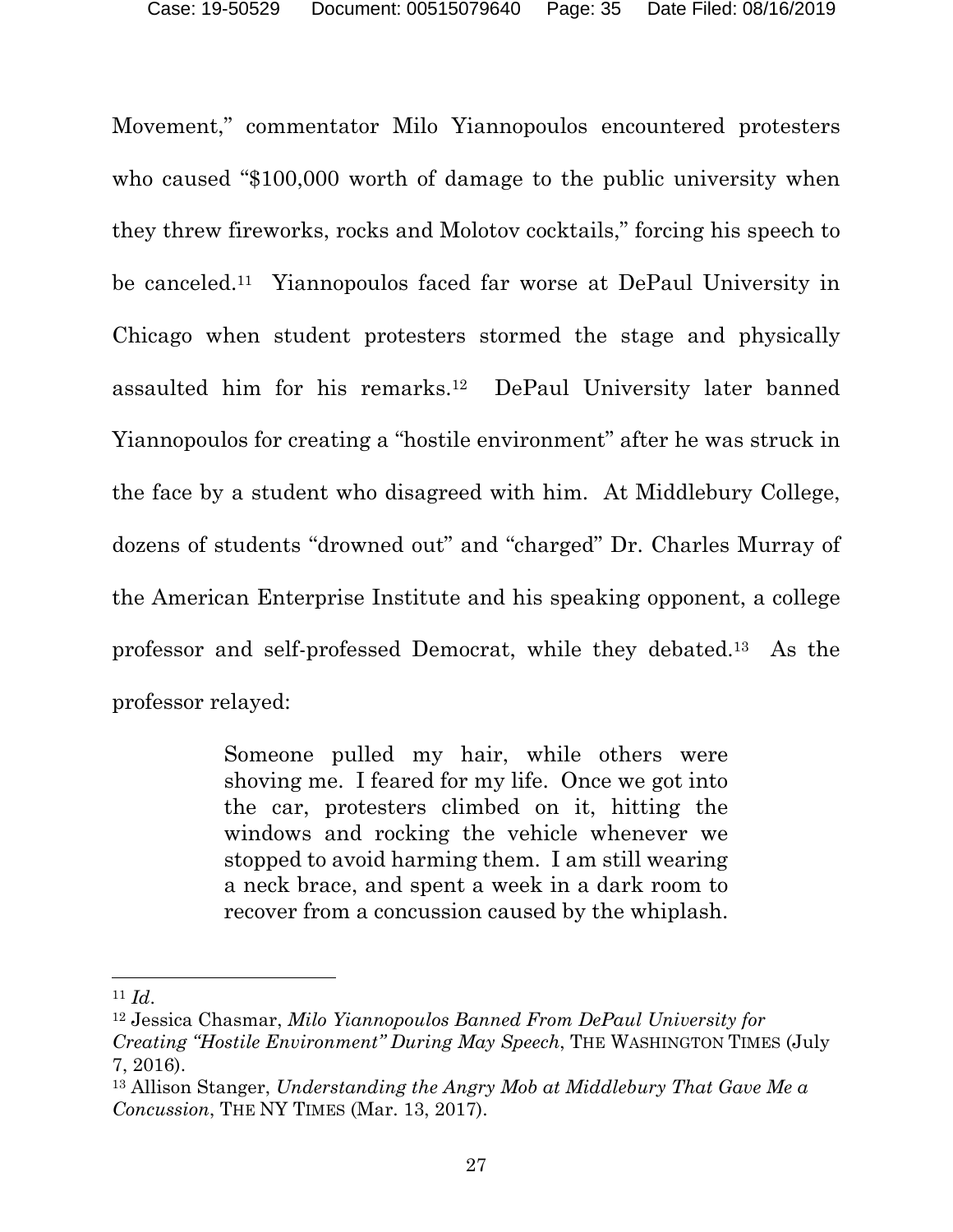Nor was this poor conduct limited to students. "Some professors protested his appearance as well" "without ever having read anything [Dr. Murray] has written."14

Faculty members themselves have been openly hostile to opposing viewpoints. A Fresno State University professor censored a student prolife group on campus by erasing their administration-approved chalked pro-life messages, declaring "[c]ollege campuses are not free speech areas."15 San Francisco State University investigated its College Republicans group for months after a student complained that the group's anti-terrorism rally violated a university policy that required students to "be civil to one another." *Coll. Republicans at S.F. State Univ. v. Reed*, 523 F. Supp. 2d 1005 (N.D. Cal. 2007). The University of Buffalo charged a pro-life student group \$600 in "security fees" for an academic debate about abortion even though a group hosting a debate about the existence of God in the same building at the same time was not charged this fee. *Univ. at Buffalo Students for Life v. Tripathi*, No. 1:13-cv-00685 (W.D.N.Y. 2013) (filed on June 28, 2013 and settled shortly thereafter).

l

<sup>14</sup> *Id*. 15 *Fresno State Professor to Pay \$17K and Undergo Training After Censoring Students' Pro-life Messages*, ABC (Nov. 9, 2017).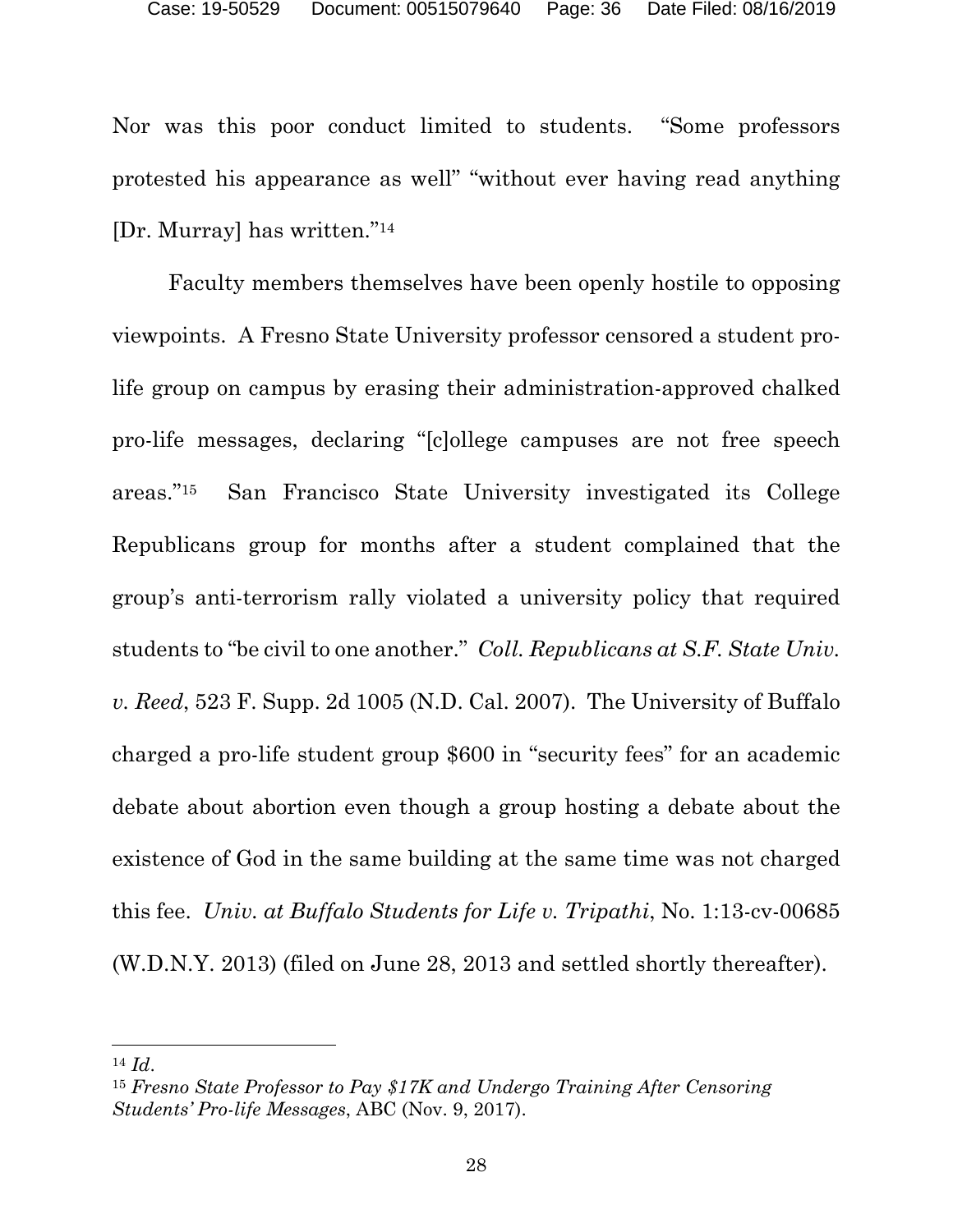The threat of actual violence only grows. ANTIFA, a left-wing and militant "anti-fascist[]" group, is increasingly present on college campuses, including at the University of Texas, and this proliferation risks increased violence.16 In June 2019, ANTIFA threatened to dox, or publicly disclose on the internet, any University of Texas student who joined a conservative club.17 An account affiliated with ANTIFA tweeted, "Hey #UT23! Do you wanna be famous? If you join YCT [the Young Conservatives Club of Texas] or Turning Point USA, you just might be. Your name and more could end up on an article . . . So be sure to make smart choices at #UTOrientation."18 Another tweet stated, "The best #LonghornStateofMind is an antifascist one. If you begin to spot the young racists trying to join YCT or TPUSA, send us a tip so we can keep our reports up to date #UT23."19 The tweets contained links to names, photographs, personal email addresses, phone numbers, and employers of several students at the University of Texas who are involved in YCT

l

<sup>18</sup> Sinclair Broadcast Group, *Incoming University of Texas Conservative Students Threatened With Getting Doxed*, ABC 3340 (June 28, 2019). <sup>19</sup> *Id*.

<sup>16</sup> Josh Meyer, *FBI, Homeland Security Warn of More "ANTIFA" Attacks*, POLITICO (Sept. 1, 2017).

<sup>17</sup> Mike Ciandella, *Antifa Student Group Threatens To Dox Any Students At UT Austin Who Join Conservative Clubs*, THE BLAZE (June 26, 2019).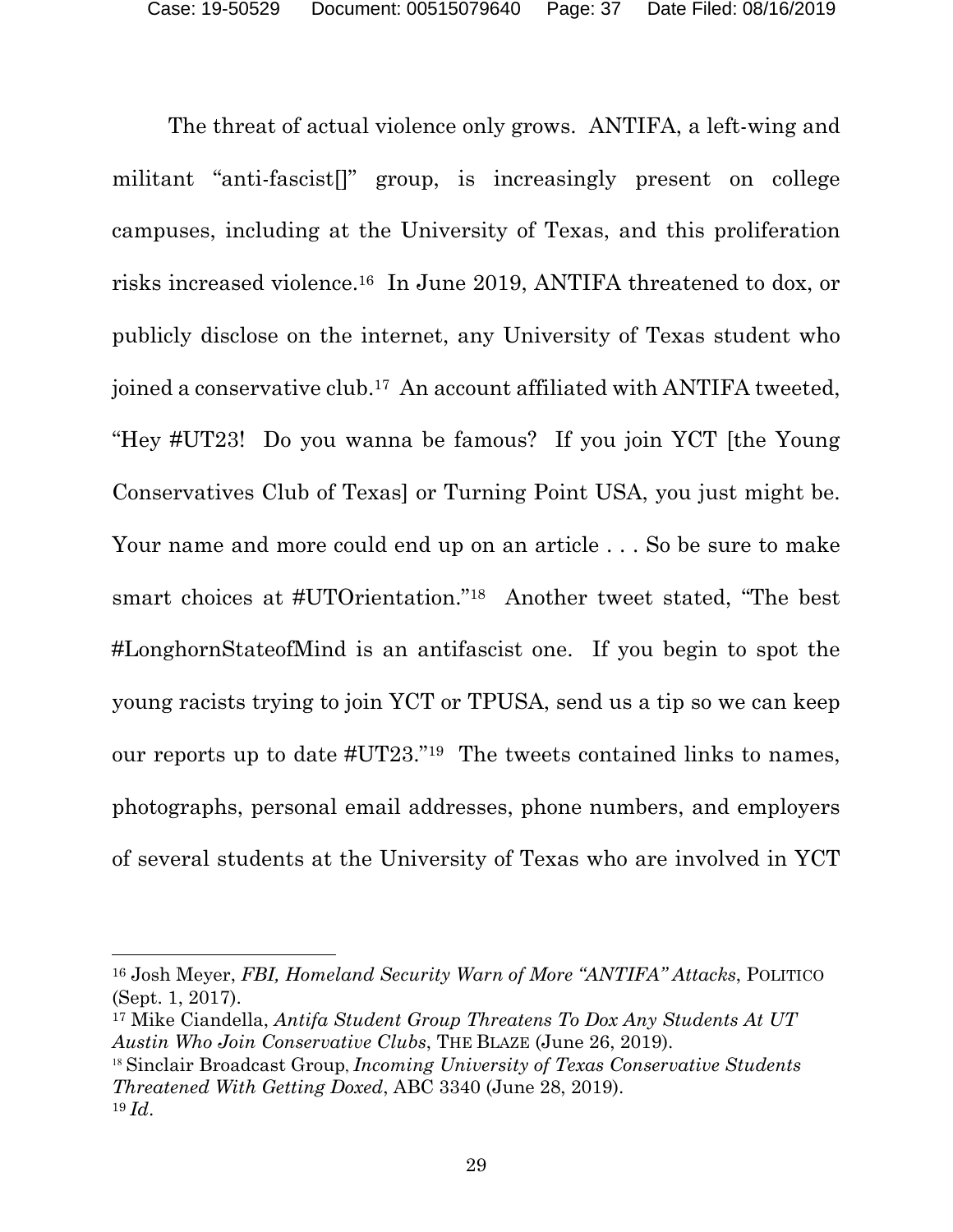or TPUSA.

A website, run by a student group of ANTIFA called the Autonomous Student Network, details ANTIFA's work at the University of Texas. One page is titled "Research & Destroy" for "articles that are investigative and expose or attack enemies."20 The page specifically calls for "[i]tems which would enable other people to find targets or better achieve actions [that] are particularly fitting for this category."21 The "targets" appear to be supporters of traditionally conservative causes. Some posts go so far as to identify the grandparents of targets and display pictures from the grandparents' Facebook accounts.22

In January 2019, it was reported that more than 30 University of Texas students had been doxxed on Austin Austonomedia.23 Since that time, Austin Austonomedia has made an additional 14 posts, either doxxing more individuals or providing more personal information about individuals previously doxxed. Saurabh Sharma, a student serving in a

l

<sup>20</sup> Austin Autonomedia, Research & Destroy,

https://austinautonomedia.noblogs.org/category/rd/ (last visited Aug. 13, 2019). <sup>21</sup> *Id*.

<sup>22</sup> Austin Autonomedia, *#IdentifyEvropa: Neo-Nazi Student at UT Austin*, https://austinautonomedia.noblogs.org/identifyevropa-ut-clayton-leonard/ (last visited Aug. 13, 2019).

<sup>23</sup> Toni Airaksinen, *More than 30 UT Students Doxxed for Crime of Being Conservative*, PJ MEDIA (Jan. 13, 2019).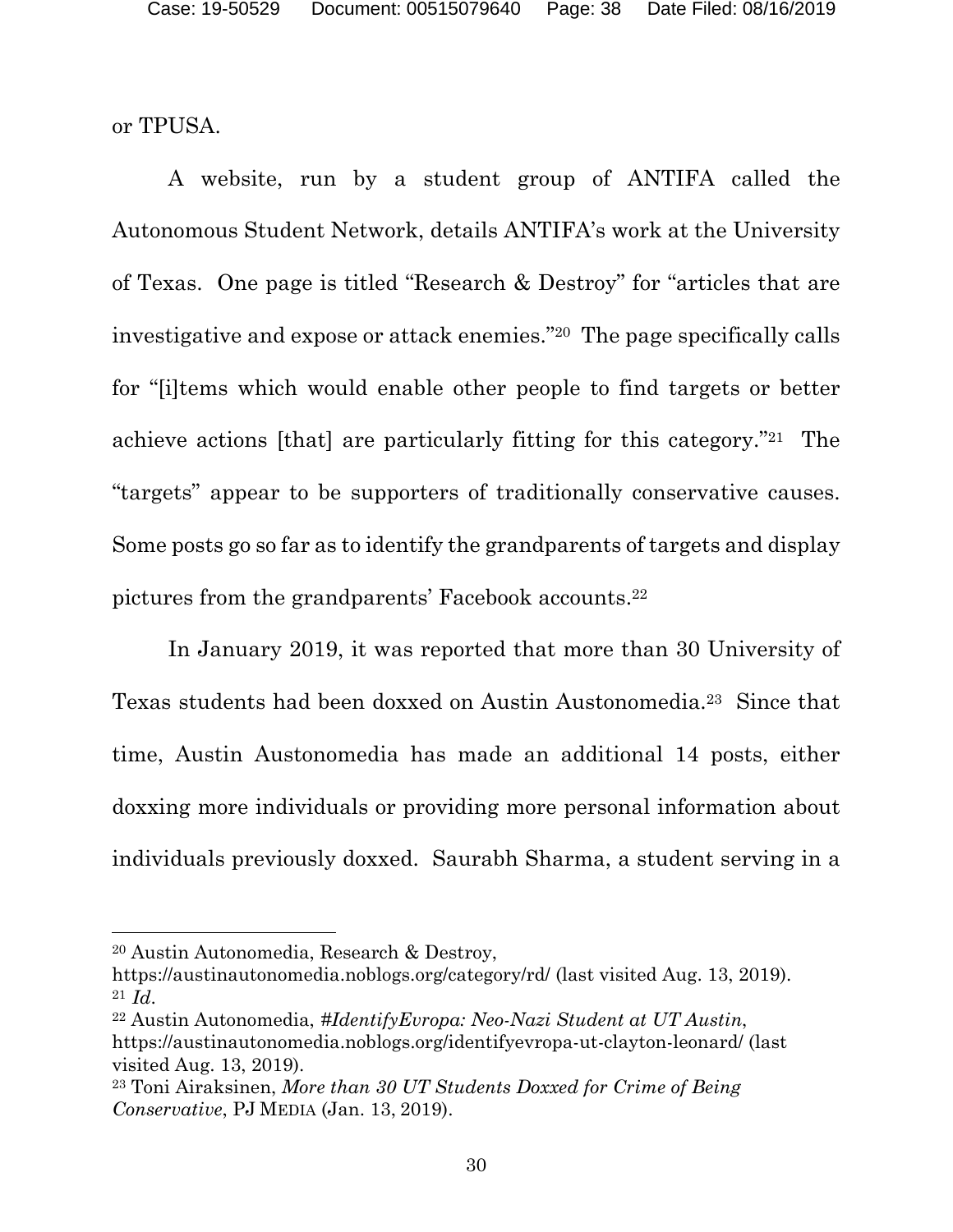doxxed group, lamented that "the fallout has been immense" as the doxxing "has discouraged many from staying involved" in some college groups.24 Lillian Bonin, who also has been doxxed, shared that she "was completely distraught for a few days and missed a couple days of classes" after the incident.25 "[T]here are always enough threats that I sometimes find myself insanely paranoid, always checking behind me," she stated.26

**\* \* \***

In view of the foregoing, Students A, B, and C's desire to exercise their constitutional rights privately is not only reasonable but entirely understandable. Subjected to University-mandated scrutiny, they are likely to be, at a minimum, harassed and stigmatized; more dangerously, they are likely to be doxxed and, quite possibly, physically attacked. These are credible threats. The students have a constitutional right to anonymity for the many reasons explained above: anonymity protects the freedom to assemble and advocate, compelled identification restricts ideas, anonymous speech protects against harassment and violence, and compelled disclosure chills speech.

l

<sup>24</sup> *Id.* 

<sup>25</sup> *Id.*

<sup>26</sup> *Id.* (alteration in original).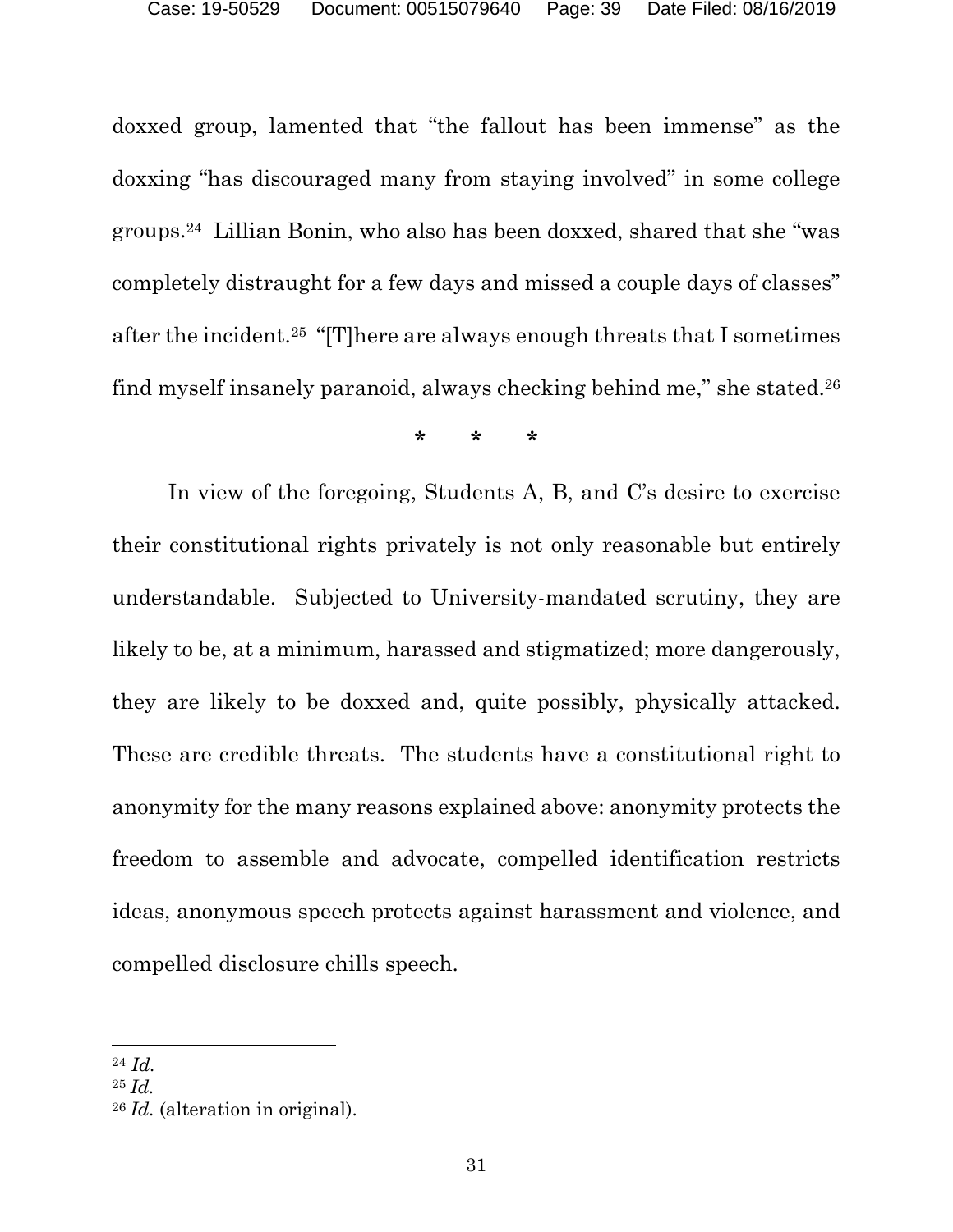## **CONCLUSION**

For these reasons, Alliance Defending Freedom joins Speech First in urging this Court to reverse the District Court and remand with instructions to grant Speech First a preliminary injunction.

Dated: August 16, 2019 Respectfully submitted,

/S/ Gordon Todd

Gordon D. Todd Robin Wright Cleary John K. Adams SIDLEY AUSTIN LLP 1501 K Street, N.W. #600 Washington, D.C. 20005 (202) 736 - 8000

*Attorneys for Amicu*s *Curiae*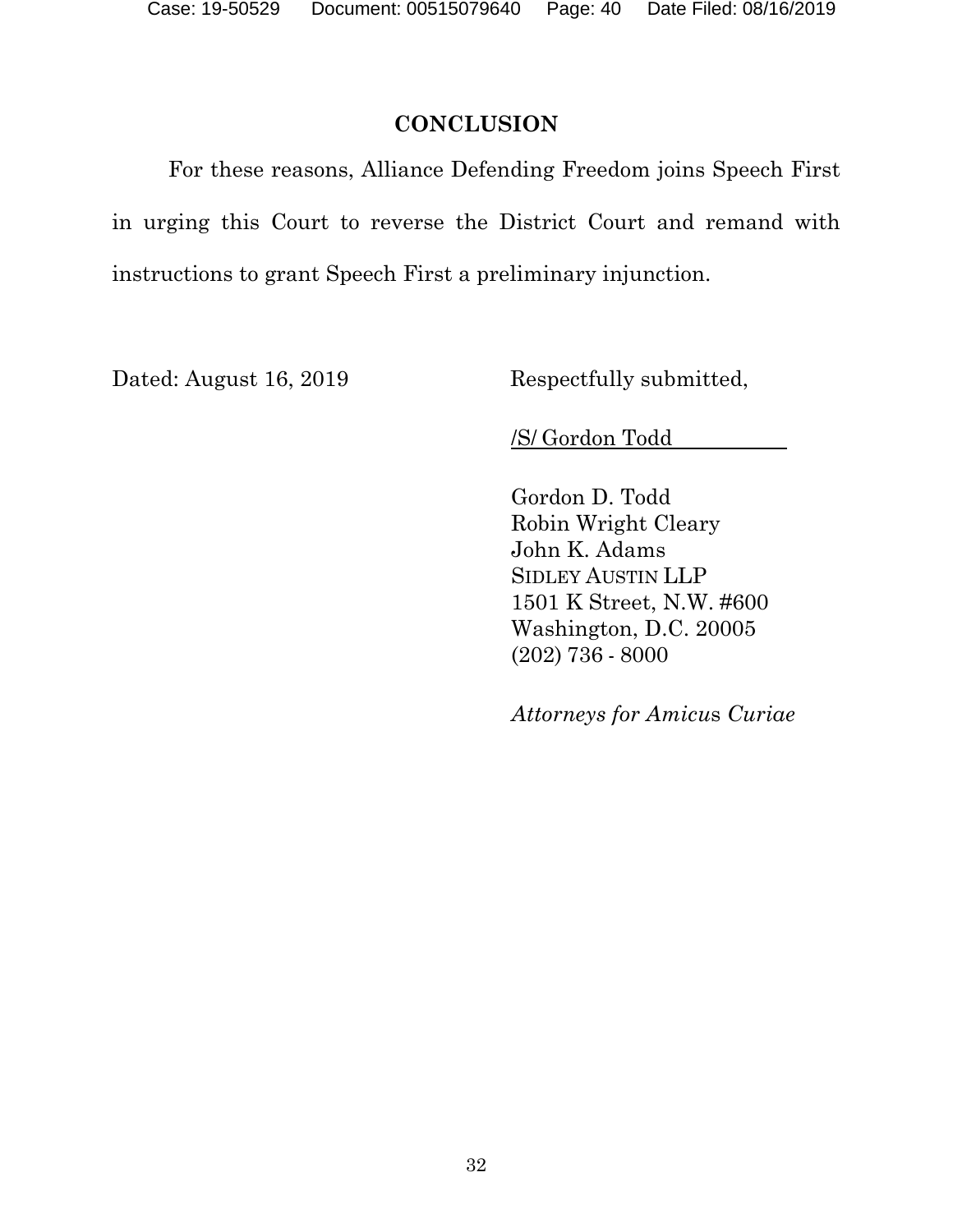## **CERTIFICATE OF SERVICE**

I certify that I electronically filed the foregoing with the Clerk of the Court for the United States Court of Appeals for the Fifth Circuit by using the appellate CM/ECF system. I further certify that all participants in the case are registered CM/ECF users and that service will be accomplished by the appellate CM/ECF system.

/S/ Gordon Todd

*Attorney for Amicu*s *Curiae*